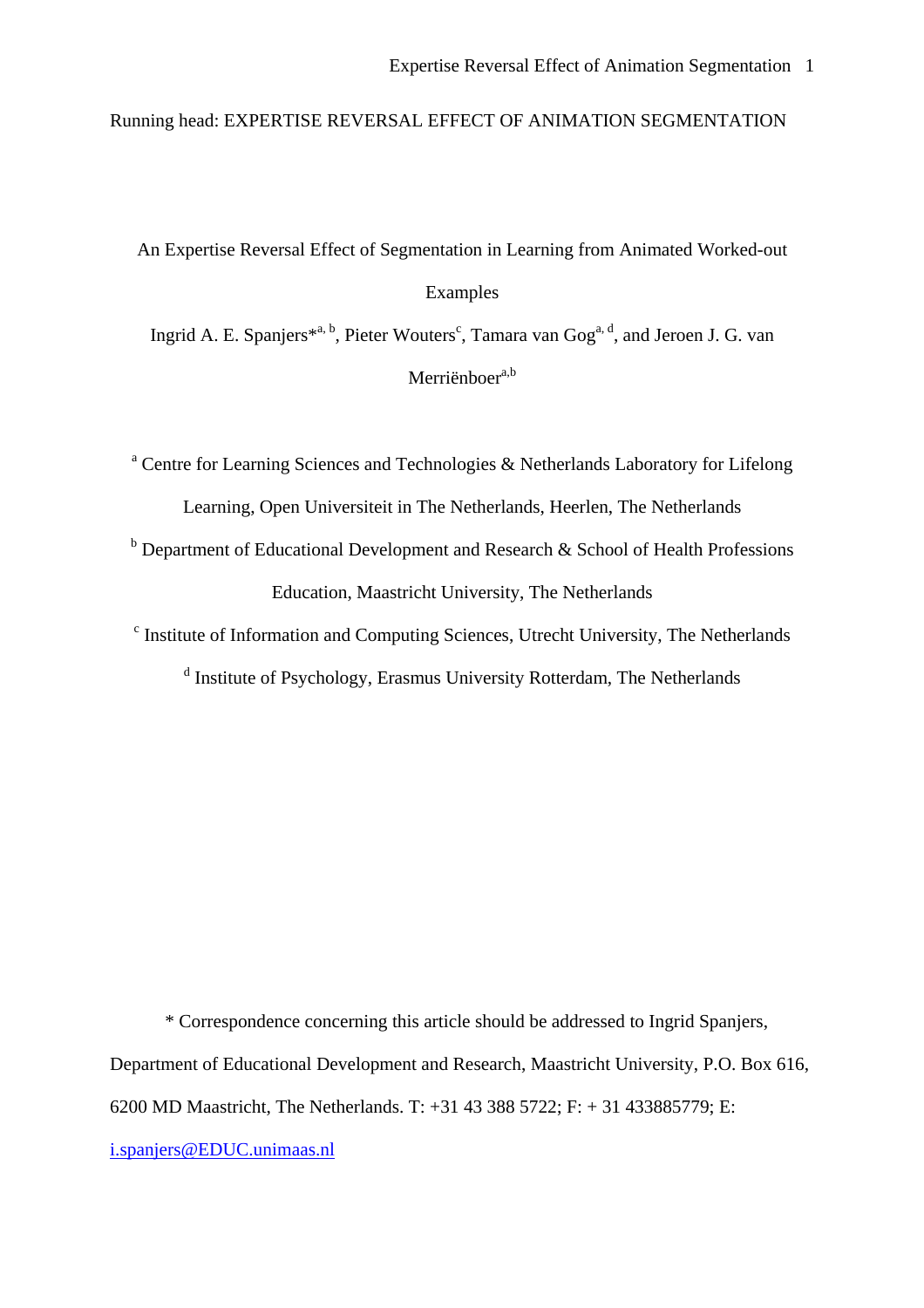#### Abstract

Many animations impose a high cognitive load due to the transience of information, which often hampers learning. Segmentation, that is presenting animations in pieces (i.e., segments), has been proposed as a means to reduce this high cognitive load. The expertise reversal effect shows, however, that design measures that have a positive effect on cognitive load and learning for students with lower levels of prior knowledge, might not be effective, or might even have a negative effect on cognitive load and learning for students with higher levels of prior knowledge. This experiment with animated worked-out examples showed an expertise reversal effect of segmentation: segmented animations were more efficient than continuous animations (i.e., equal test performance with lower investment of mental effort during learning) for students with lower levels of prior knowledge, but not for students with higher levels of prior knowledge.

Keywords: Instructional animations; Cognitive load; Segmentation; Expertise reversal effect; Multimedia learning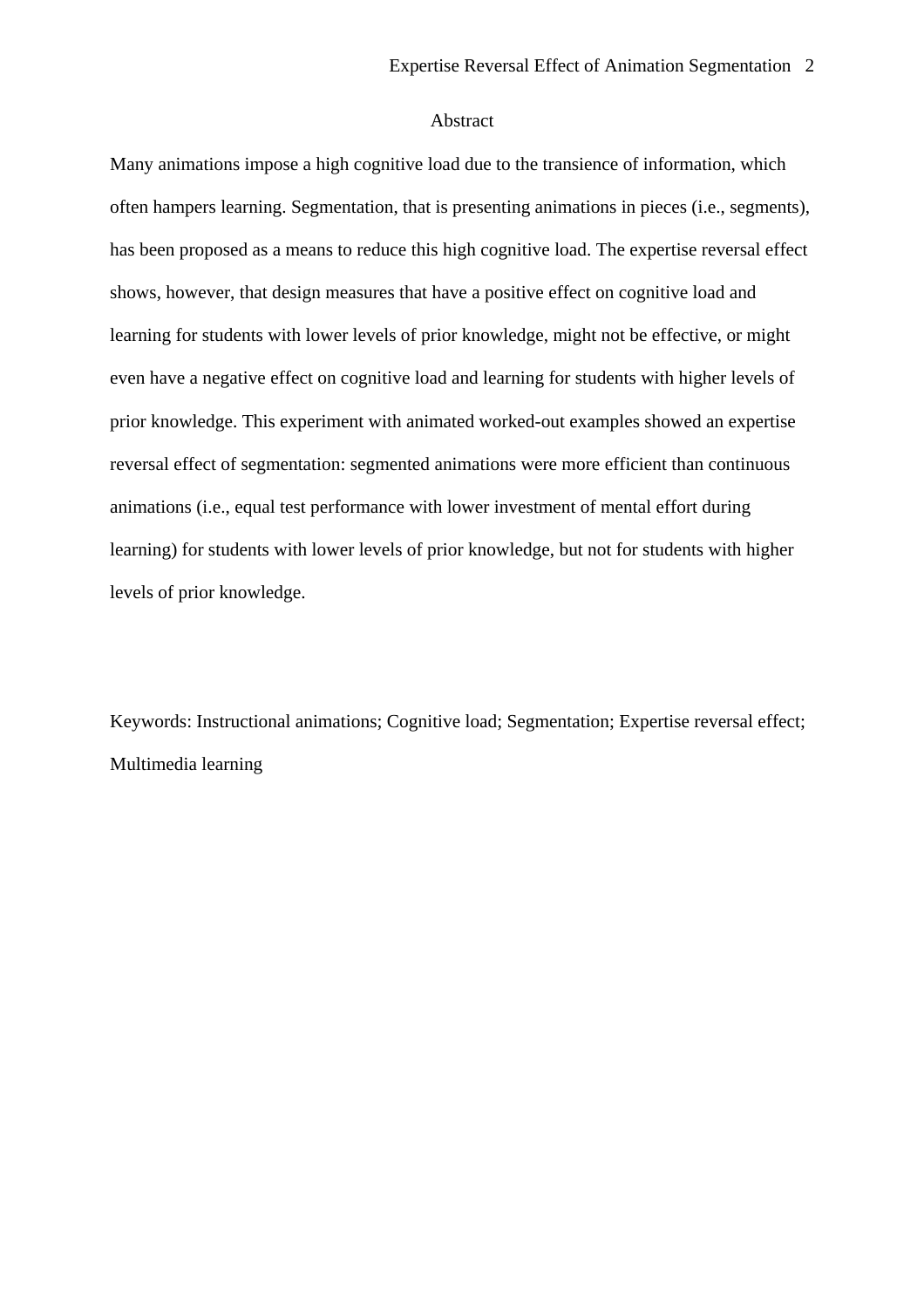# An Expertise Reversal Effect of Segmentation in Learning from Animated Worked-out Examples

 Animations are increasingly used in instructional material to visualize natural processes (e.g., Long Term Potentiation occurring in synapses: Amadieu, Mariné, & Laimay, this issue; the formation of lightning; Schmidt-Weigand & Scheiter, this issue) or mechanical systems (e.g., a car's braking system; Mayer et al., 2005), or to demonstrate and explain problem solving methods (e.g., animated worked-out examples demonstrating how to solve probability calculation problems; Wouters, Paas, & Van Merriënboer, 2009, 2010). This is probably done because animations are considered to be attractive for students (e.g., Chandler, 2009; Tversky, Heiser, Mackenzie, Lozano, & Morrison, 2008). However, they are expensive to develop, and research has shown that they are not always more effective for learning than static pictures (e.g., Hegarty, Kriz, & Cate, 2003; Mayer, Hegarty, Mayer, & Campbell, 2005; Tversky, Morisson, & Betrancourt, 2002), although there seem to be certain types of tasks for which animations are more effective, which often involve animated examples demonstrating (psycho)motor procedures (Höffler & Leutner, 2007; see also Van Gog, Paas, Marcus, Ayres, & Sweller, 2009).

 It has been argued that the efficiency and effectiveness of animations can be improved by design measures that take cognitive load into account (Ayres & Paas, 2007). A number of measures has been proposed to improve the efficiency and effectiveness of animations by reducing extraneous or ineffective cognitive load and increasing germane or effective cognitive load. These include visuospatial cueing, that is, visually highlighting one or more elements in animations (e.g., De Koning, Tabbers, Rikers, & Paas, 2007), pre-training, that is, presenting components of the instructional material before the animations (e.g., Mayer, Mathias, & Wetzell, 2002), or segmentation, that is, showing animations in pieces or segments (e.g., Mayer & Chandler, 2001). However, research on the expertise reversal effect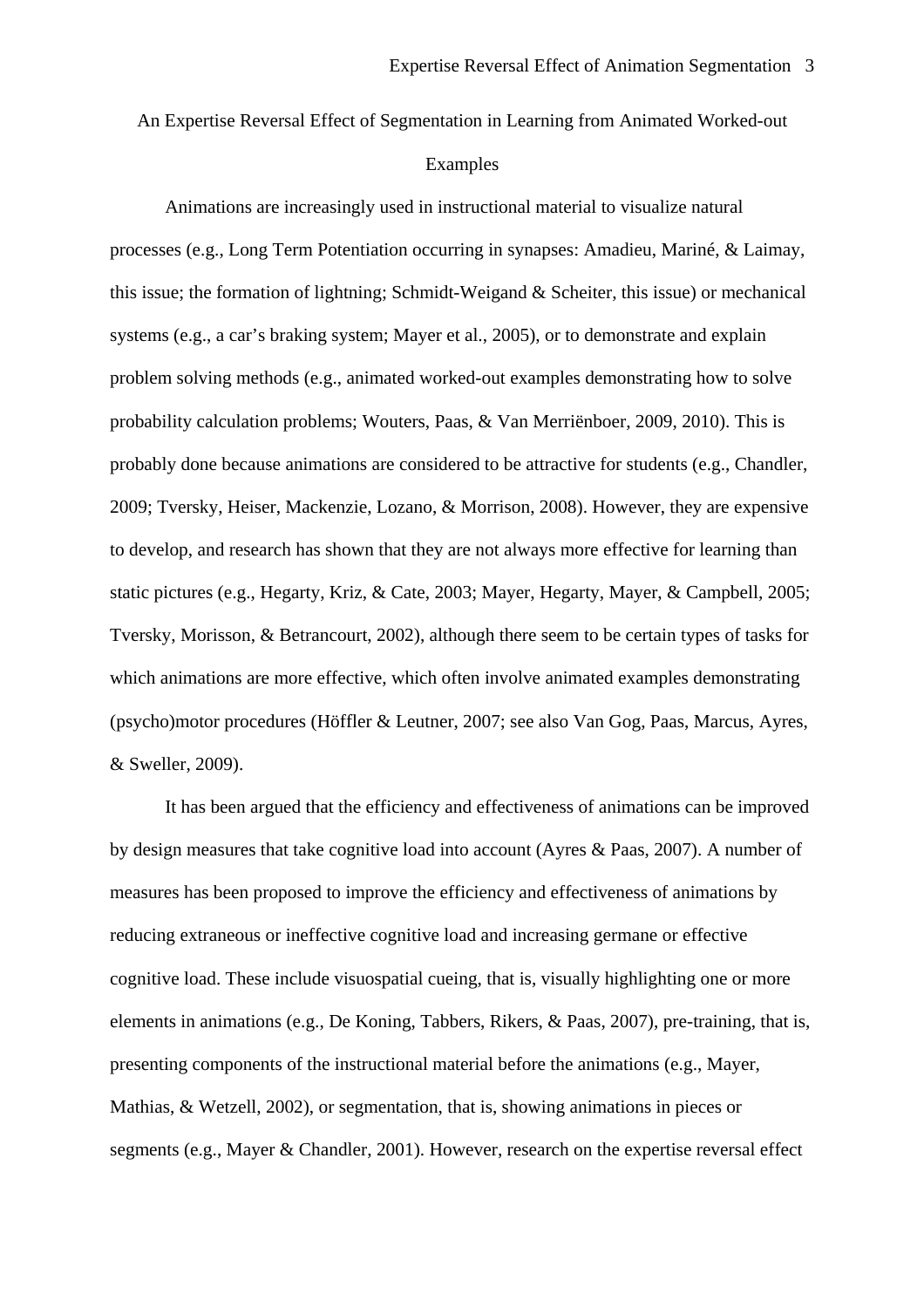(e.g., Wetzels, Kester, & Van Merriënboer, this issue; see for a review Kalyuga, Ayres, Chandler, & Sweller, 2003) has shown that measures that have a positive effect on efficiency and effectiveness for students with lower levels of prior knowledge might have no, or even a negative, effect on efficiency and effectiveness for students with higher levels of prior knowledge. This study investigates whether an expertise reversal effect of segmentation occurs with animated worked-out examples on probability calculation (see Wouters et al., 2009, 2010).

#### *Effects of Segmentation and Learner Expertise*

To learn from animations, information needs to be maintained and processed in working memory. Working memory has a limited capacity (Baddeley, 2003) and has time constraints (Barrouillet & Camos, 2007), as a consequence of which only two or three information elements can be simultaneously processed. Cognitive Load Theory (Sweller, Van Merriënboer, & Paas, 1998; Van Merriënboer & Sweller, 2005) distinguishes between three additive types of cognitive load imposed on working memory by maintaining and processing information: Extraneous (i.e., ineffective) and germane (i.e., effective) cognitive load imposed by the design of instructional materials, and intrinsic cognitive load, imposed by the number of novel, interacting information elements in the material that have to be simultaneously processed. Intrinsic load is also influenced by students' level of expertise: When students gain knowledge in a domain, they construct cognitive schemas by combining information elements and those schemas can be handled in working memory as single information elements. Therefore, the same animations impose less intrinsic load for students with higher levels of prior knowledge than for students with lower levels of prior knowledge. Consequently, students with higher levels of prior knowledge have more resources left to deal with processes that impose extraneous load (e.g., linking related elements from physically separated parts of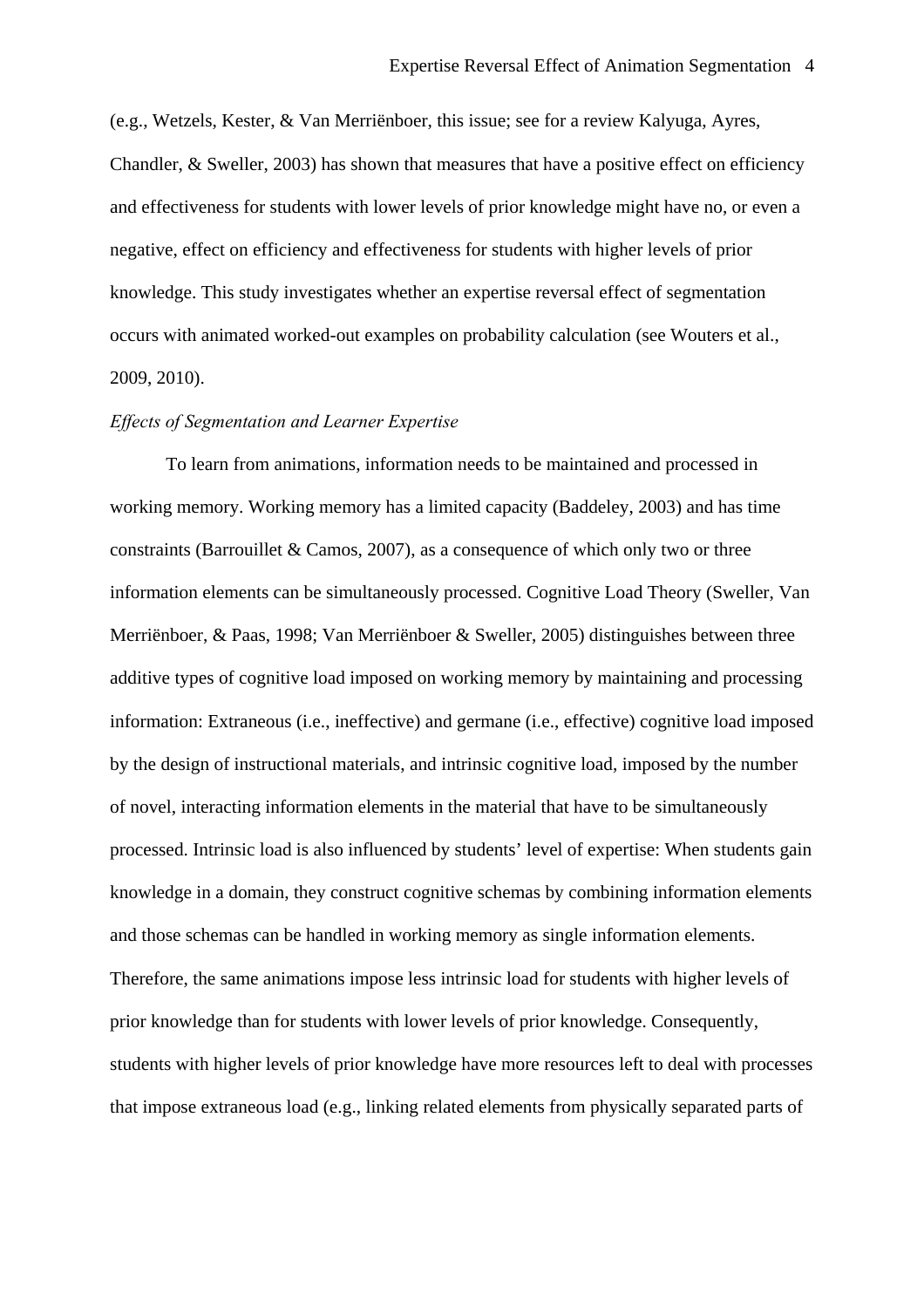the display) and to be engaged in processes that induce germane load (e.g., studying different problem variants) than students with lower levels of prior knowledge (Sweller et al., 1998).

Due to the transience of information in animations (i.e., information presented at one moment makes place for new information presented the next moment), learners need to maintain and process information, while simultaneously attending to new information (Mayer & Moreno, 2003). Consequently, transience induces high extraneous load (Ayres & Paas, 2007). Students with higher levels of prior knowledge are probably able to deal with this extraneous load, because the intrinsic load of the material is lower for them than for students with lower levels of prior knowledge. The high load imposed by transience, therefore, can be expected to mainly hinder students with lower levels of prior knowledge (cf. Kalyuga, 2008).

 Segmentation has been proposed as a means to reduce the high load occurring due to the transience of animations (e.g., Ayres & Paas, 2007; Mayer & Moreno, 2003; Schnotz & Lowe, 2008). In most segmentation studies, pauses between the segments are made, which gives students time to process the information presented in the previous segment without having to attend to new incoming information (Mayer & Chandler, 2001; Mayer & Moreno, 2003). In this way, segmentation can support students in dealing with the complexity of the material presented in the animation.

In addition, segmentation breaks the animation down into meaningful pieces (Schnotz & Lowe, 2008). Consequently, segmentation can be seen as a kind of cueing, but on a *temporal* rather than a visuospatial level. That is, whereas visuospatial cueing highlights one or more elements in the animation, segmentation can highlight the underlying structure of the depicted process/ procedure by demarcating points in time, which could aid students' learning by making them aware of particular sub-steps and –possibly- stimulating them to self-explain the goals of those sub-steps (cf. Catrambone, 1998).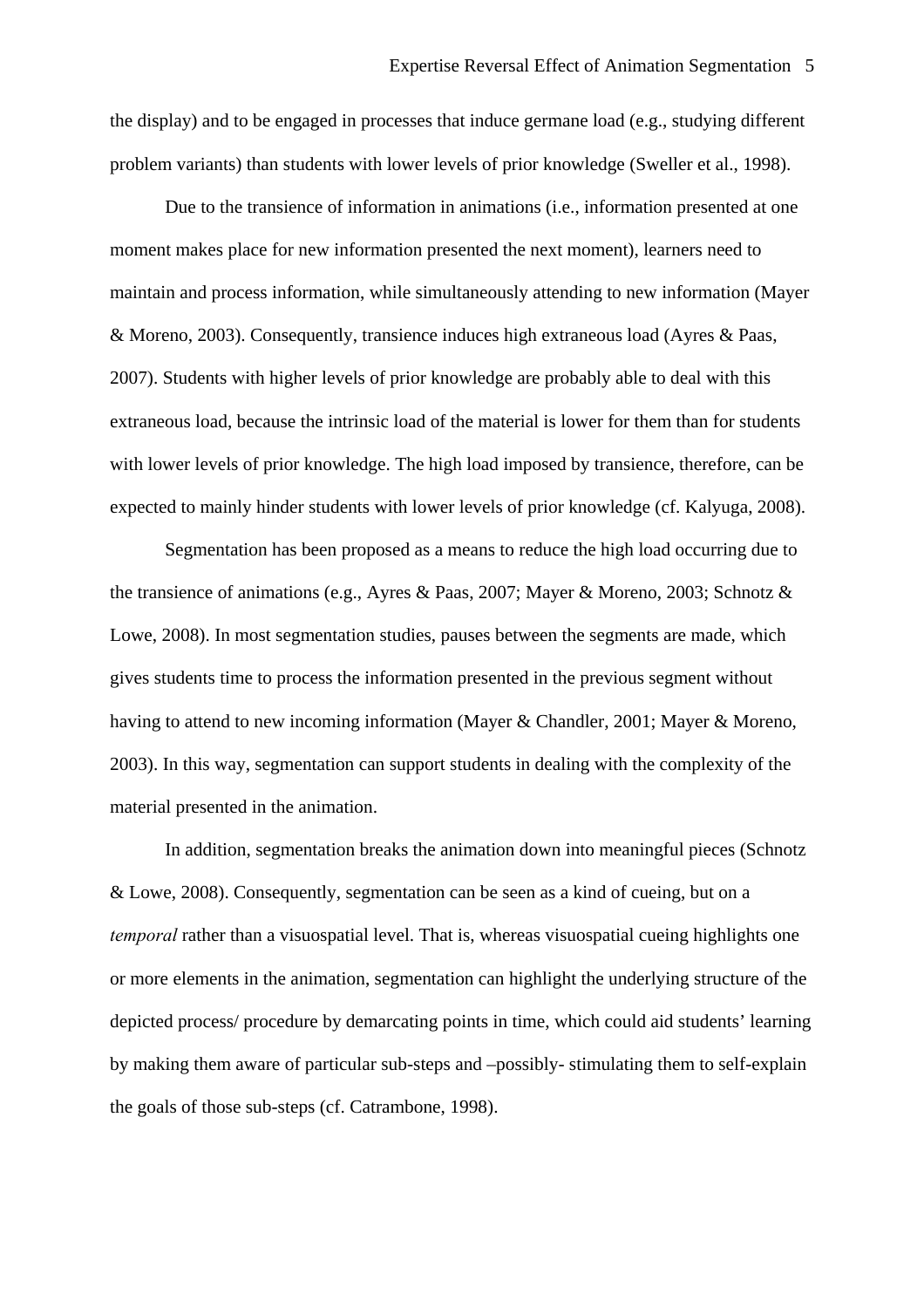However, as mentioned above, these beneficial effects of segmentation might mainly be relevant for students with lower levels of prior knowledge. When the information contained in an animation is (partly) familiar to students, they are able to deal with its transience (cf. Kalyuga, 2008). Therefore, segmentation might not be necessary or might even harm learning for students with higher levels of prior knowledge. Research on the expertise reversal effect has shown that measures to improve the efficiency and effectiveness of instructional material by providing additional guidance are often useful for students with lower levels of prior knowledge, but not for students with higher levels of prior knowledge, who do not need additional instructional guidance, and might even be bothered by it, because they would have to reconcile the guidance provided by their own schemas with the instructional guidance, which might induce extraneous load (Kalyuga et al., 2003). A study by Schnotz (2002) on simulations, provides preliminary support for the assumption that an expertise reversal effect might also occur with segmentation of animations. He found a positive effect of segmentation of a simulation for students with lower levels of prior knowledge, but no effect for students with higher levels of prior knowledge on one of the tests.

In sum, this study investigates whether an expertise reversal effect of segmentation arises in learning from animated worked-out examples on probability calculation (see Wouters et al., 2009; 2010). It is hypothesized that segmented, animated worked-out examples will lead to more effective and/or efficient learning processes, that is, equal/higher transfer test scores with lower/equal investment of mental effort during learning (Van Gog & Paas, 2008) for students with lower levels of prior knowledge, but that with higher levels of prior knowledge the beneficial effects of segmentation will disappear, so that continuous, animated examples will be equally or more efficient than segmented ones for students with higher levels of prior knowledge.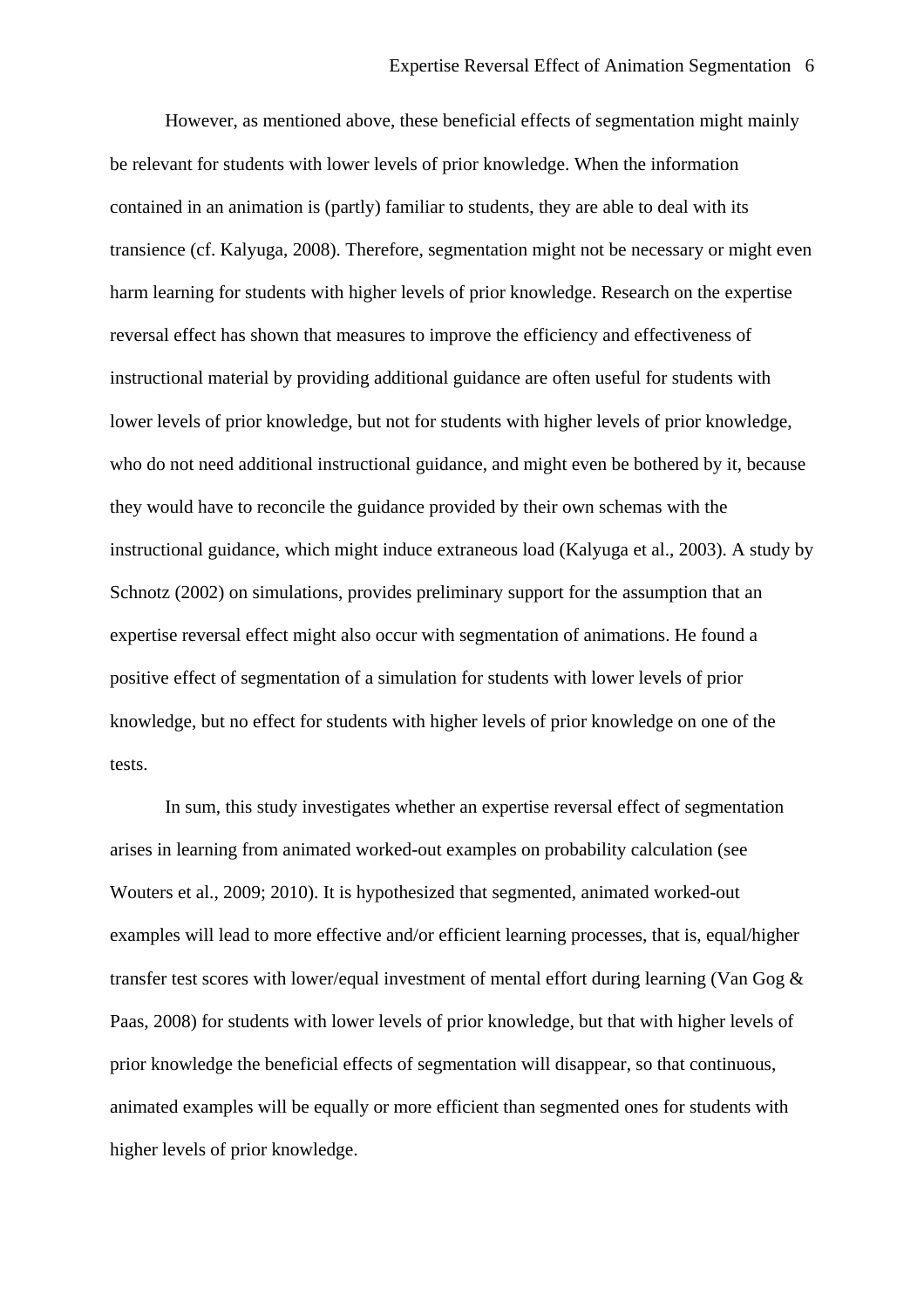#### Method

#### *Participants and Design*

Participants were 76 Dutch secondary education students (53% females; mean age = 16.16,  $SD = 0.80$ ) attending the fourth or fifth year of senior general secondary education (total duration: 5 years) or pre-university education (total duration: 6 years). They were randomly assigned to either the segmented or the continuous, animated worked-out examples condition. Data from one participant had to be excluded due to too many missing values, which resulted in 37 students in the segmented and 38 in the continuous condition. *Materials* 

 *Learning environment.* A computer-based learning environment developed in Flash MX (Macromedia, 2002) administered all parts of the experiment (prior knowledge test, animated worked-out examples, transfer tests). With the exception of the animated examples, all parts were learner-paced.

 *Prior knowledge test.* A prior knowledge test consisting of four multiple-choice and eight open items about probability calculation (see Wouters et al., 2009; 2010) was used to measure students' prior knowledge. An example of an open item is: 'You are playing a game with some friends and it is your turn to throw a dice. If you throw sixes you win. What is the probability that you throw sixes?'. An example of a multiple-choice item is: 'You have a deck of cards from which you select four cards. You want to get an ace, king, queen, and jack – in this specific order. Does it matter whether you put back the selected cards before each new selection or not?', with answer options being (a) Yes, your chances increase when you put back the selected cards, (b) Yes, your chances decrease when you put back the selected cards, (c) No, your chances remain the same whether you put back the selected cards or not, or (d) This depends on the number of jokers in the deck of cards.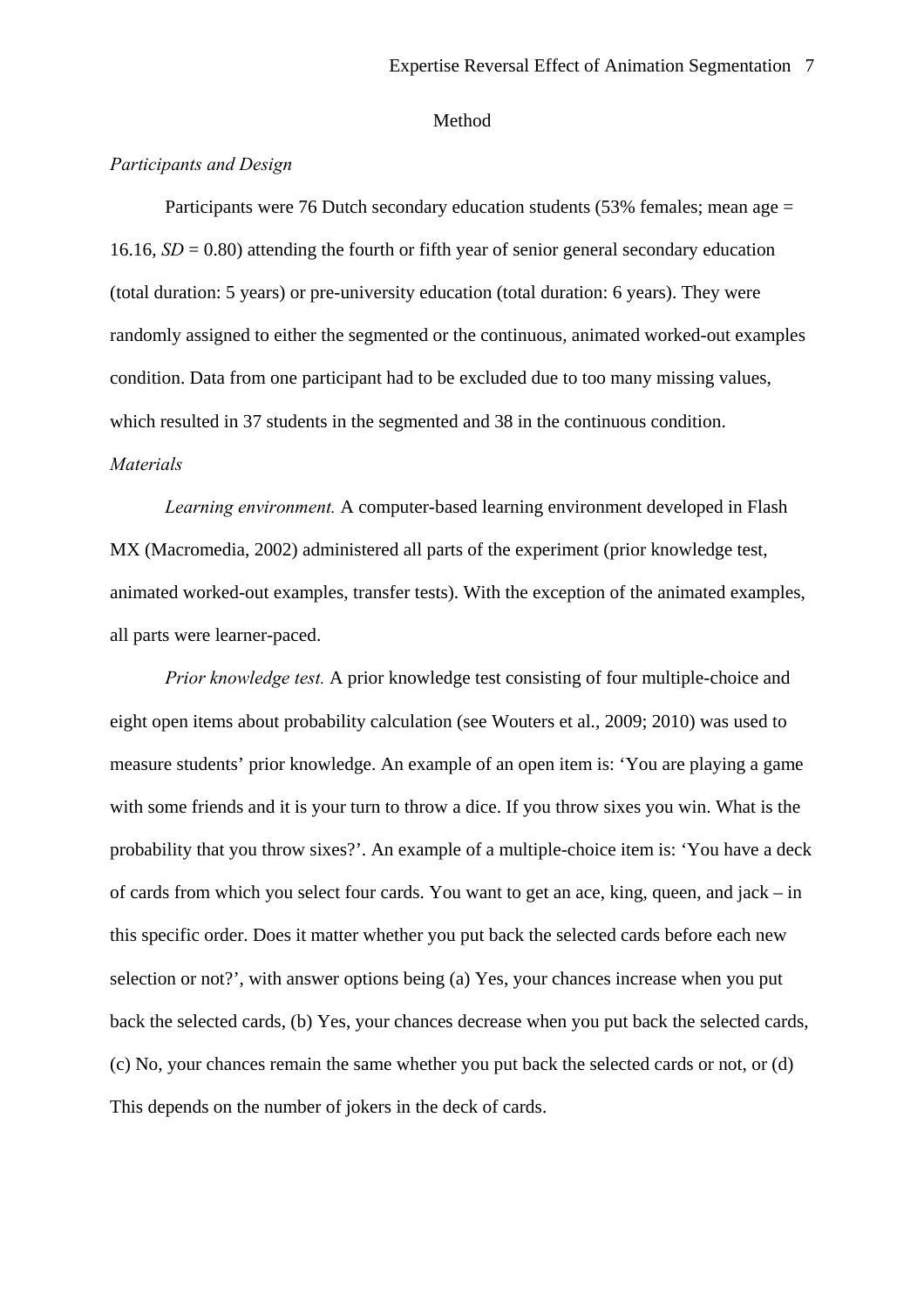*Animated worked-out examples.* The learning phase consisted of eight animated worked-out examples on probability calculation (see Figure 1), preceded by a short introduction in which information relevant for learning about probability calculation was given, like what randomisation is, what individual and complex events are, and how counting can be used in solving probability calculation problems. The introduction was the same for both groups, except for a part in which information about the animated examples was given.

#### Insert Figure 1 about here

 The animated examples, which were computer-paced and had a duration of approximately 2 minutes, demonstrated and explained how probability calculation problems dealing with complex events (i.e., involving more than one individual event) need to be solved. They included a pedagogical agent (a dolphin) and text spoken by a male voice with a neutral accent. The animated examples depicted four different types of problems, determined by the four combinations that can be made with two factors that are important for probability calculation: (1) relevance of order (relevant, irrelevant), and (2) replacement after drawing (yes, no). Two animated examples were shown for each problem type, and the first always had a cover story about helmets handed out on a mountain bike trip, whereas the cover story of the second varied per problem type. The order of the problem types was: order relevant/without replacement, order relevant/with replacement, order irrelevant/without replacement and order irrelevant/with replacement. An example of a problem presented is: 'Together with your friend, you go on a 2-day mountain bike trip. Each day the instructor takes with him five helmets, which each have a different color: blue, green, yellow, red and silver. The helmets are distributed randomly, and are given back to the instructor at the end of the day. On both days you get a helmet first, and your friend second. What is the probability that on the first day, you will get the blue helmet and your friend will get the green helmet?'. Two methods for solving probability calculation problems were shown. The method of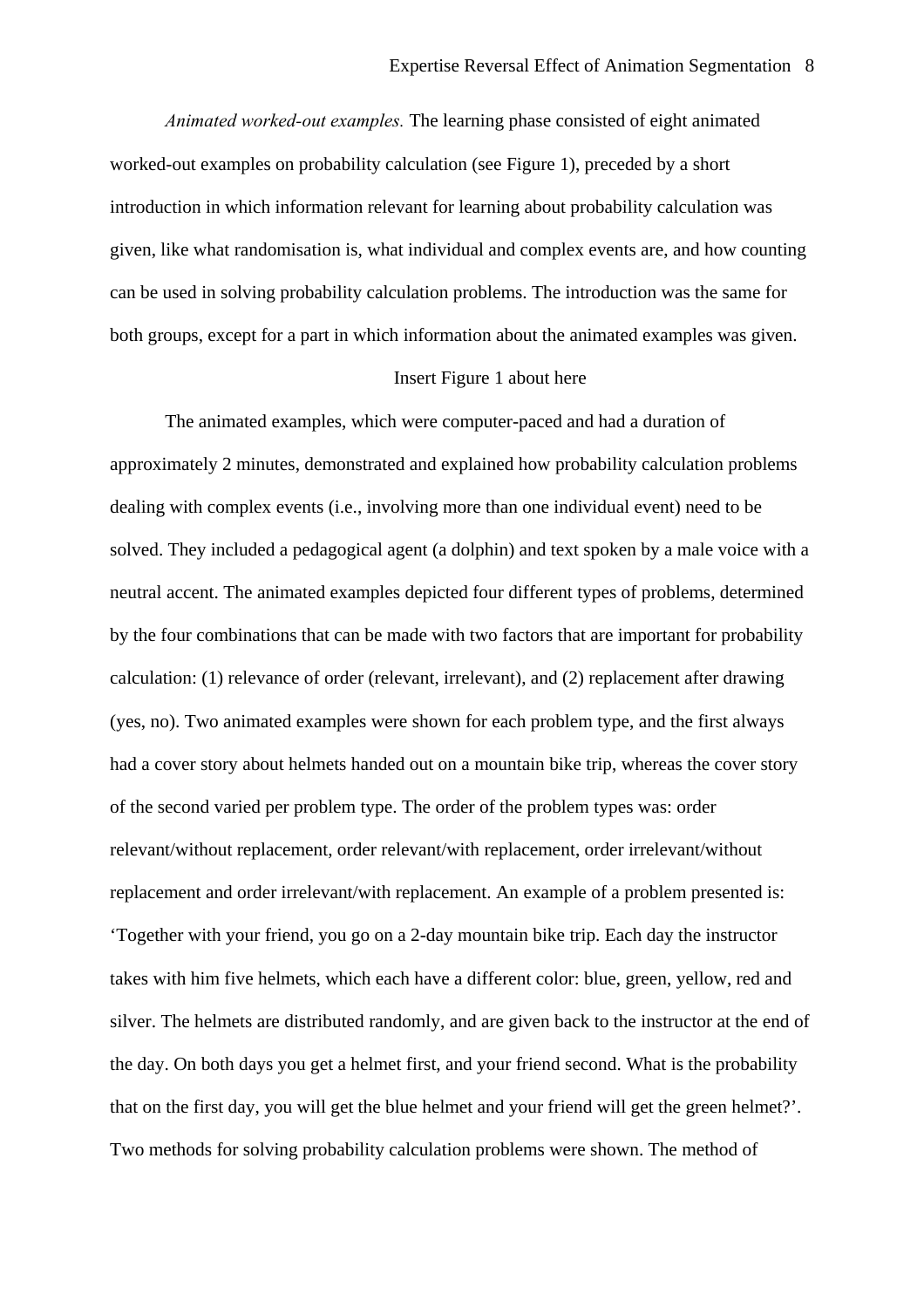counting was shown if order was relevant in that problem and the method of individual events if order was irrelevant in that problem. The method of counting involves determining the number of possible outcomes and the number of correct outcomes. For example, if one wants to calculate the probability that one obtains a blue helmet out of five helmets on the first day of a mountain bike trip and a green one on the second day, one calculates that the number of possible outcomes is  $5^2 = 25$  and determines that only one of those 25 outcomes is correct, so the probability is 1/25. The method of individual events consists of determining the probability of individual events and multiplying those probabilities in order to calculate the probability of the complex event. In the example above, one could also have determined first that the probabilities for the individual events are 1/5 and 1/5 and subsequently calculate that the probability is  $1/5$  \* $1/5 = 1/25$ .

 In the continuous condition each animated worked-out example was shown as one continuous stream of information. In the segmented condition each animated example was divided into segments with pauses of 2 seconds between them, during which the screen was slightly darkened. After the pauses, the animated examples continued automatically. The length of segments and the moment of the segment endings were determined together with three experts (one statistician and two math teachers) and were slightly adapted based on a pilot test. Depending on the problem type the number of segments varied between 5 and 7. The first segment presented the problem statement. The second described whether order was relevant or not for this problem and the third whether the problem was about drawing with or without replacement. In the fourth and subsequent segments the method to solve the problem was chosen and the different steps of the method were demonstrated

 *Transfer tests.* The transfer tests consisted of eight open near transfer and four open far transfer items. The near transfer items had a similar structure to the problems presented in the animated examples (i.e., students could use the problem solving methods they had studied),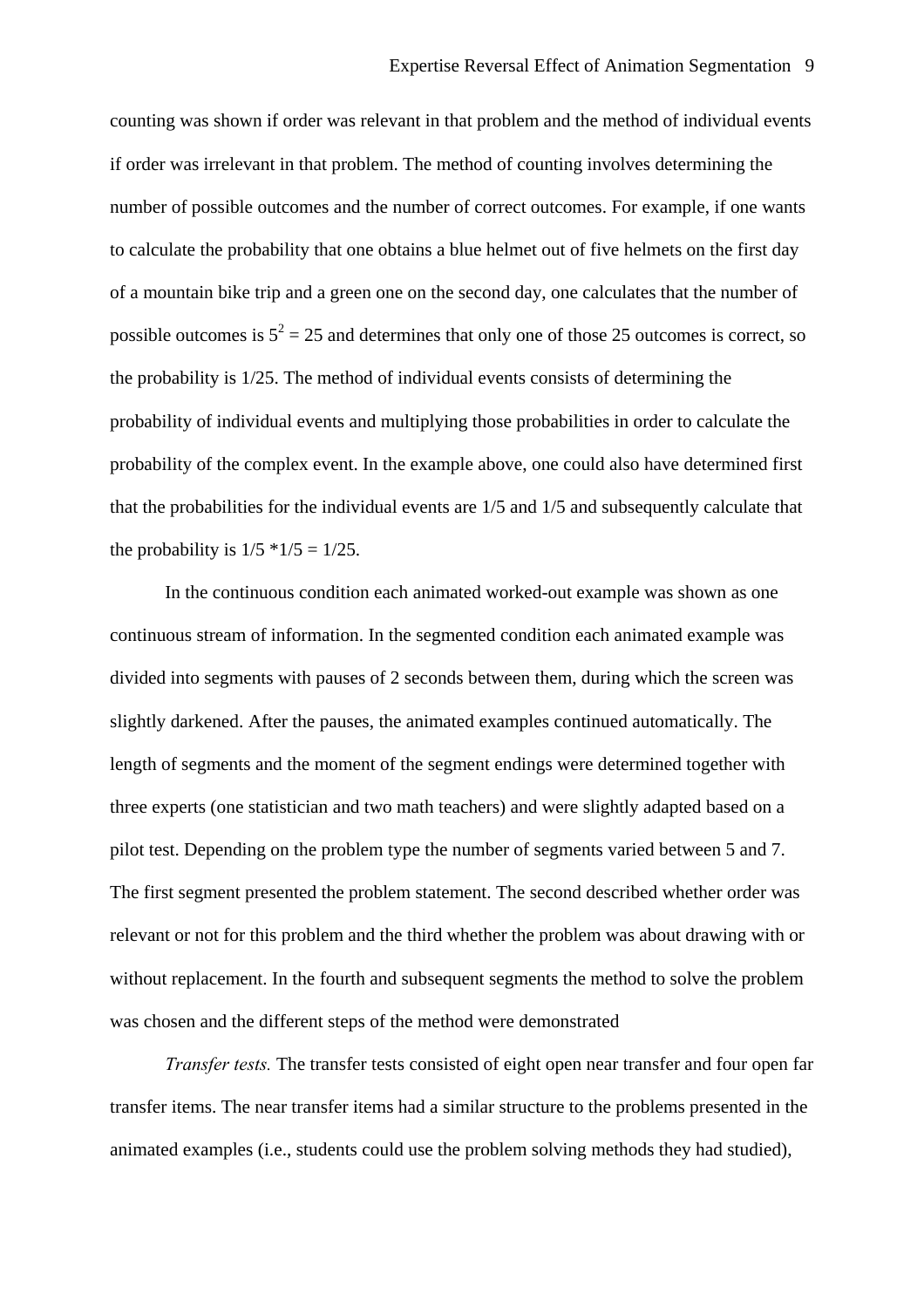but different cover stories (e.g., about concert tickets instead of helmets). The far transfer items consisted of problems with a different structure than those in the animated examples, so students had to adapt the problem solving methods. For example, some items required the students to combine the problem solving methods shown in the animated examples to solve problems consisting of two complex events: 'You are about to take an exam in order to determine the final mark for a subject. First, you have to perform two tasks, then a test consisting of eight multiple-choice questions. Two out of five possible tasks (A, B, C, D, and E) will be randomly assigned to you. You have already practiced tasks D and E a month ago. Eight multiple-choice questions will be selected for you from a large pool of 100 different questions. You have made a test before with eight questions from this pool. What is the probability that you are assigned tasks D and E as well as the eight questions you have had before?'

 *Mental effort.* Immediately after studying each animated example, students rated how much mental effort they invested in studying it on a 9-point subjective rating scale ranging from (1) very, very low mental effort to (9) very, very high mental effort (Paas, 1992). *Procedure* 

The experiment was conducted in computer rooms at the students' schools. It had a duration of approximately 1.5 hour. First, students could read what the purpose of the experiment was and of which parts it consisted. Subsequently, they indicated their gender and age. After that they completed the prior knowledge test. This test was followed by the introduction on probability calculation. At the end of this introduction information about the animated examples was given. With a continue button the students could proceed to the animated examples, using headsets to listen to the auditory information. After each animated example students rated their invested mental effort. Finally, students completed the transfer tests, after which they were debriefed and thanked for their participation.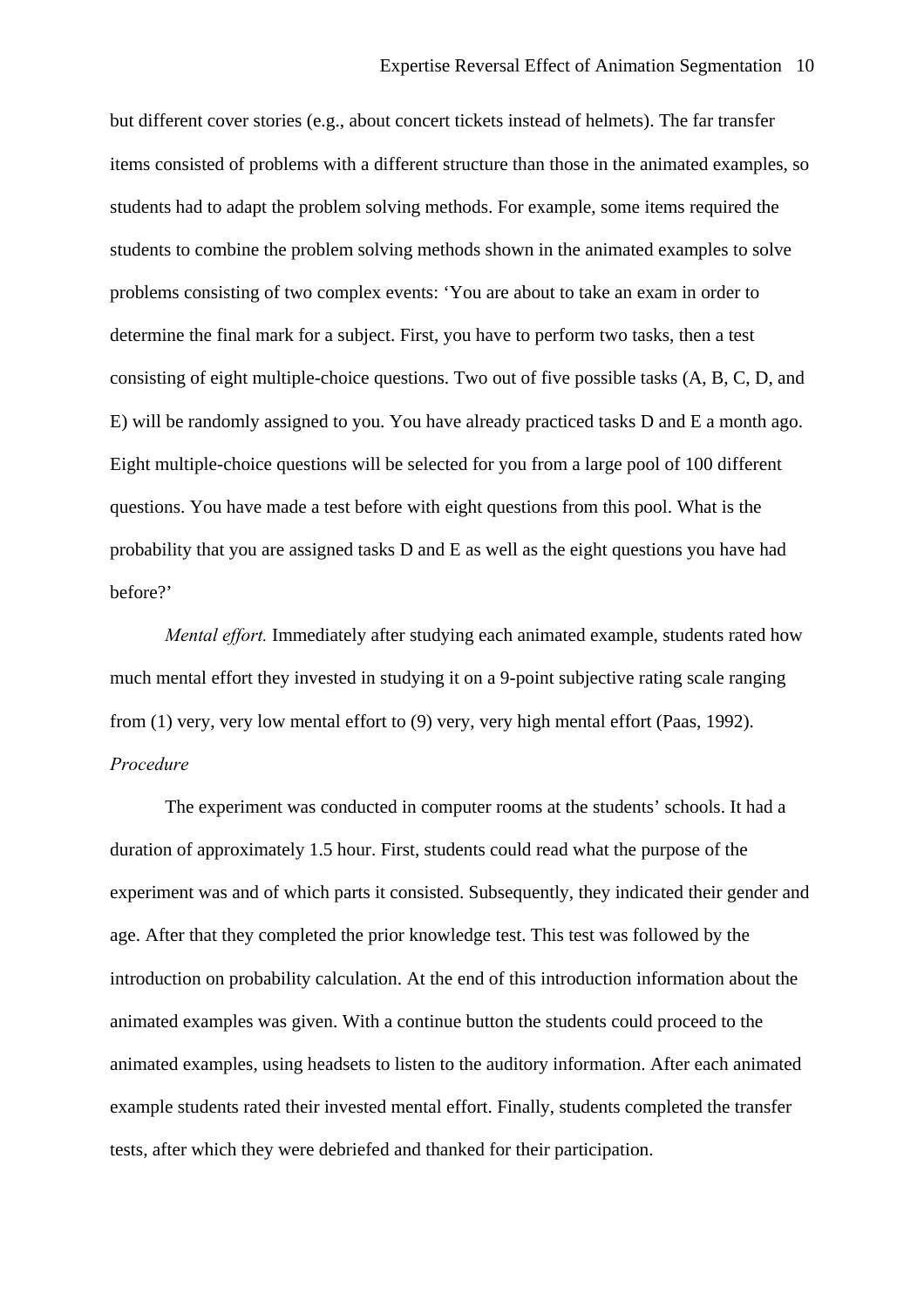#### *Scoring*

 Test performance was scored by giving 1 point for a correct answer (i.e., max. score prior knowledge: 12, near transfer: 8, far transfer: 4). No partial credit was given and computational errors were ignored (for more details on the scoring procedure, see Wouters et al., 2009, 2010). Efficiency on both the near and the far transfer test was calculated using the formula developed by Paas and Van Merriënboer (1993), but with test performance and mental effort invested in studying the animated examples (i.e., efficiency in terms of learning *process*, where a high efficiency denotes equal/low investment of effort during learning combined with high/equal performance on the test; see Van Gog & Paas, 2008). In case of missing mental effort scores, these were replaced with the grand mean (see Paas & Van Merriënboer, 1993).

#### Results

Table 1 shows the descriptive statistics for prior knowledge, near and far transfer test performance, mental effort, efficiency on the near and far transfer tests, and time on task for the prior knowledge, near, and far transfer tests. Regression analyses on near and far transfer test performance, mental effort, and efficiency were executed with prior knowledge, condition and the interaction term prior knowledge \* condition entered simultaneously as predictors (significance level .05). To avoid problems with multicollinearity, prior knowledge was centred (Aiken, & West, 1991). Condition was coded as 0 for the continuous condition and 1 for the segmented condition in the model used to examine the presence of an interaction between prior knowledge and condition. Follow-up tests on significant interactions were conducted by examining the specific impact of prior knowledge in each of the conditions separately. This was done through testing the regression coefficient for prior knowledge in the continuous condition with condition coded as continuous  $= 0$  and segmented  $= 1$ , and in the segmented condition with condition coded as continuous  $= 1$  and segmented  $= 0$ . In addition,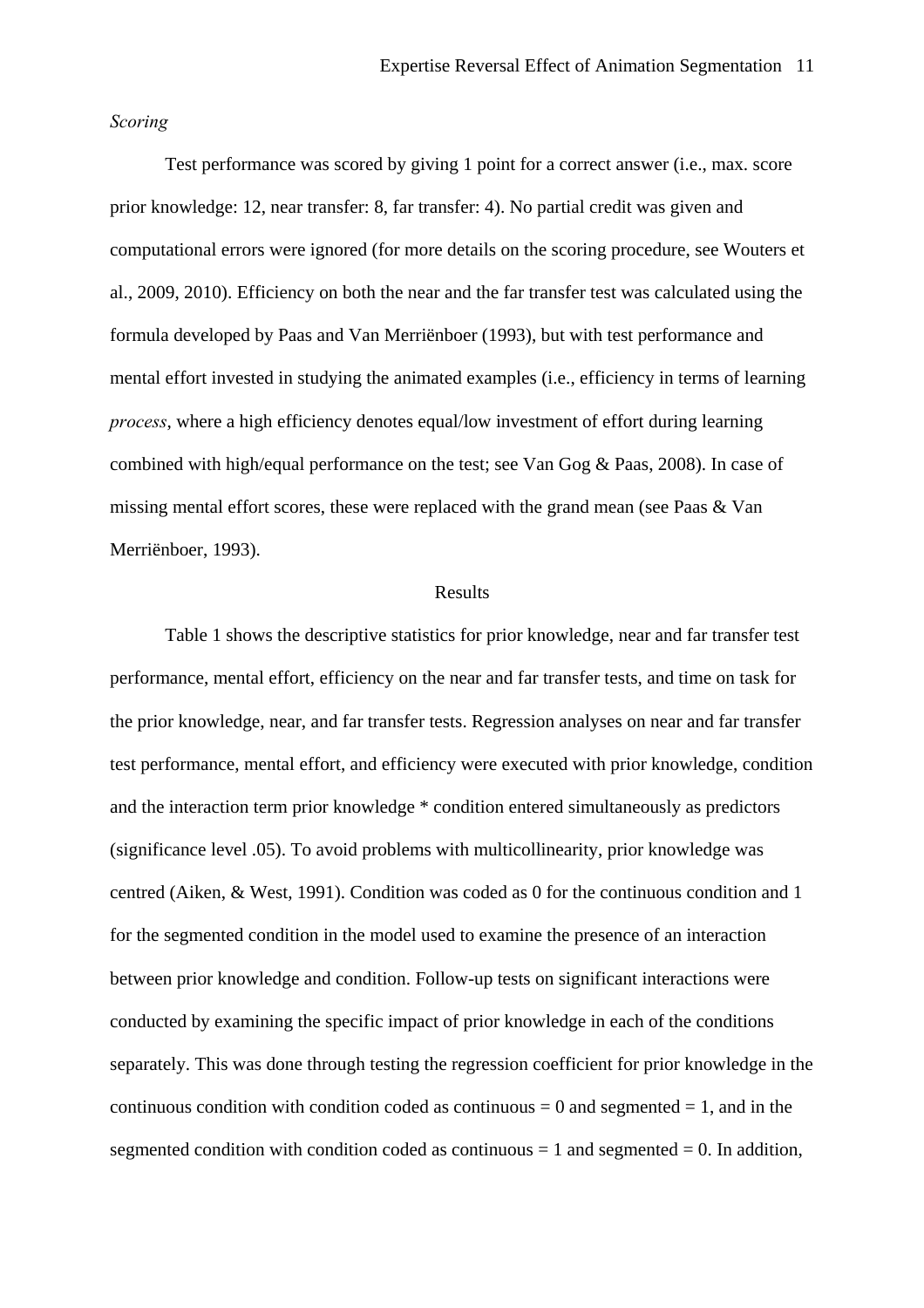the interactions were further tested by examining the significance of the difference between the regression lines for students with lower and higher prior knowledge by testing the regression coefficients for condition at one standard deviation below (lower prior knowledge) and above (higher prior knowledge) the mean in models with condition coded as 0 for continuous and 1 for segmented (Aiken & West, 1991).

#### Insert Table 1 about here

The regression models for performance on near and far transfer were both significant, near: *F*(3,71) = 8.61, *p* = .00, *adjusted*  $R^2 = .24$ ; far: *F*(3,71) = 6.01, *p* = .00, *adjusted*  $R^2 =$ .17. The regression coefficients for the interaction terms were not significant, however.

The regression model for mental effort during instruction was marginally significant,  $F(3,71) = 2.57$ ,  $p = .06$ , *adjusted*  $R^2 = .06$ , and the regression coefficient for the interaction term was significant,  $\beta = 0.38$ ,  $t(71) = 2.06$ ,  $p = .04$ . Figure 2 depicts the interaction between prior knowledge and condition on mental effort during instruction. At one standard deviation below the mean the difference in mental effort invested in studying continuous, animated examples was marginally higher than in studying segmented ones,  $\beta$ =-0.32, *t*(71)=-1.98, *p*=.05. With higher levels of prior knowledge, the mental effort invested in studying continuous, animated examples decreased,  $\beta$ =-0.49,  $t(71)$ =-2.71,  $p$ =.01, whereas for segmented examples this remained almost equal, *β*=-0.02, *t*(71)=-0,11, *p*=.91. Consequently, no significant difference was found in the mental effort invested in studying continuous and segmented animated examples at one standard deviation above the mean,  $\beta$ =0.16,  $t(71)$ =0.98, *p*=.33.

#### Insert Figure 2 about here

The regression models for instructional efficiency on near and far transfer were both significant, near:  $F(3,71) = 7.13$ ,  $p = .00$ , *adjusted*  $R^2 = .20$ ; far:  $F(3,71) = 6.70$ ,  $p = .00$ , *adjusted*  $R^2 = .19$ , and so were the regression coefficients for the interaction term, near:  $\beta = -$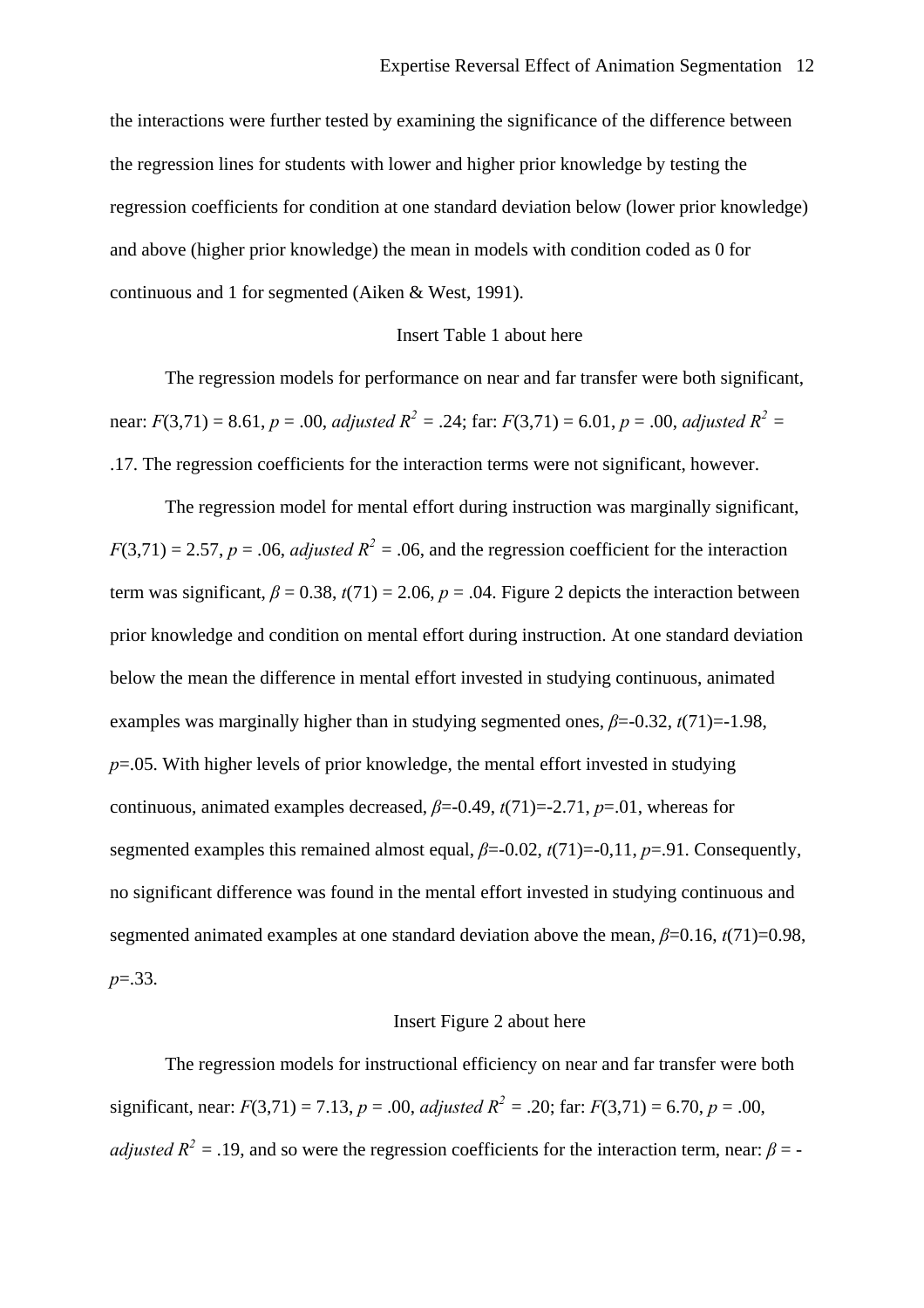0.35,  $t(71) = -2.07$ ,  $p = .04$ ; far:  $\beta = -0.34$ ,  $t(71) = -2.00$ ,  $p = .05$ . Figure 3 depicts the interactions between prior knowledge and condition on near and far transfer. It shows that at one standard deviation below the mean segmented, animated examples were more efficient than continuous ones, near  $\beta$ =0.39,  $t(71)$ =2.60,  $p$ =.01, far:  $\beta$ =0.33,  $t(71)$ =2.20,  $p$ =.03. With higher levels of prior knowledge, the efficiency of continuous, animated examples increased significantly, near: *β*=0.68, *t*(71)=4.04, *p*=.00, far: *β*= 0.68, *t*(71)=4.00, *p*=.00 , whereas the efficiency of segmented, animated examples increased more slowly and only marginally significant, near: *β*=0.24, *t*(71)=-1.79, *p*=.08, far: *β*=.25, *t*(71)=1.85, *p*=.07. As a consequence, the difference in efficiency between the two conditions had disappeared at one standard deviation above the mean, near: *β*=-0.05, *t*(71)=-0.36, *p*=.72, far: *β*=-0.10, *t*(71)=-0.67, *p*=.51.

#### Insert Figure 3 about here

#### Discussion

In line with our hypothesis, the results showed an expertise reversal effect of segmentation in terms of efficiency: For students with lower levels of prior knowledge segmented, animated worked-out examples were more efficient than continuous, animated worked-out examples, that is, they attained equal performance with less investment of mental effort during learning. However, the superiority of segmented, animated worked-out examples disappeared at higher levels of prior knowledge. This suggests that only for students with lower levels of prior knowledge, segmentation successfully reduces the high cognitive load imposed by animations and leads to more efficient learning.

The positive effect of segmentation with lower levels of prior knowledge and its disappearance at higher levels of prior knowledge is mainly driven by differences in mental effort investment by students with different levels of prior knowledge. With regard to performance, no significant differences were found between the conditions in the increase of scores with higher levels of prior knowledge. Possibly, this is a consequence of the range of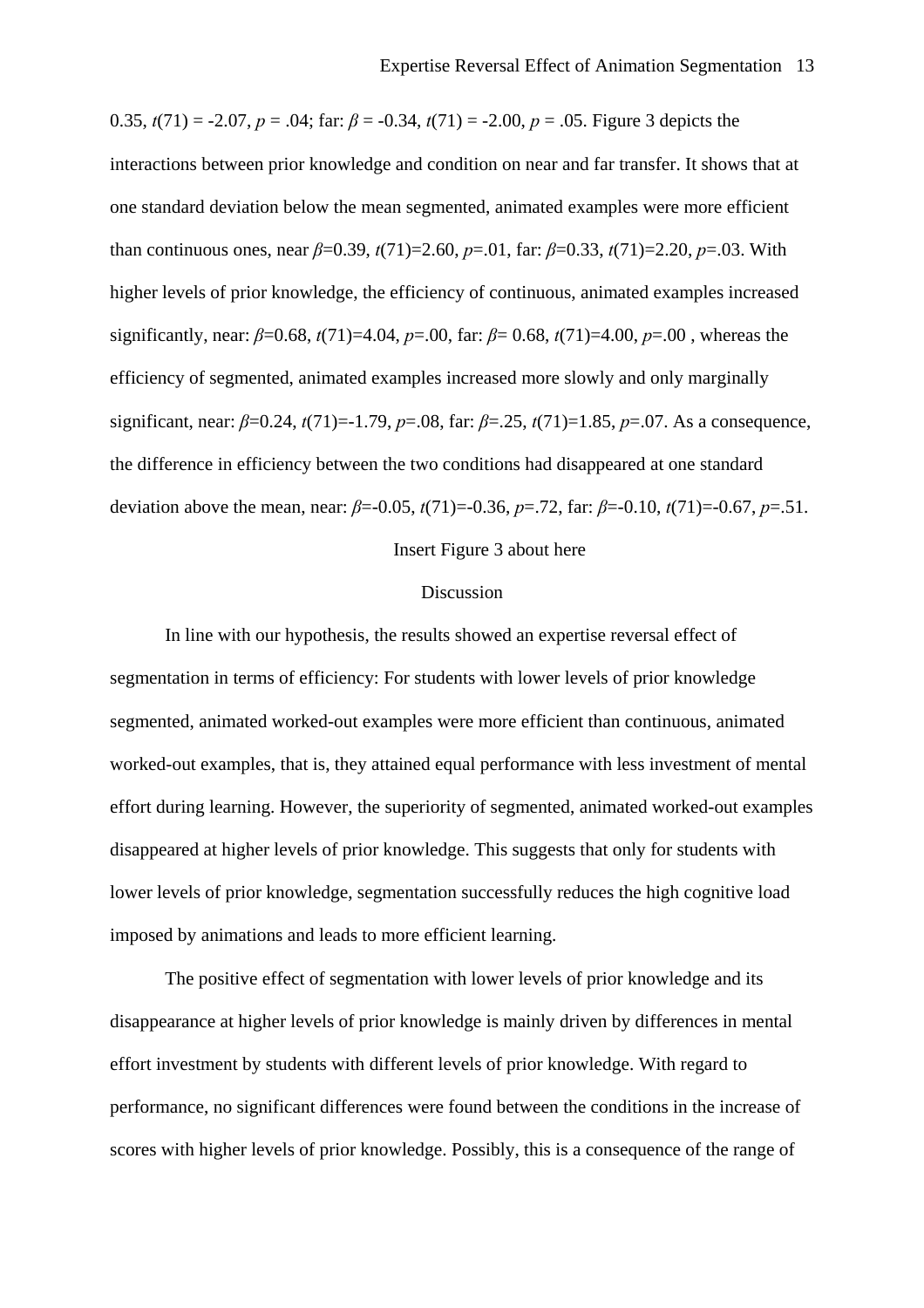prior knowledge of participants in our study: most of them were not complete novices or full experts in the domain of probability calculation, so although there were differences in prior knowledge, these did not span the entire continuum. This may explain why we did not find an interaction of segmentation and prior knowledge on performance, but only on mental effort and efficiency, which constitute more subtle measures of differences in learning processes and outcomes between (groups of) participants (Van Gog & Paas, 2008). Future studies might examine whether a broader range of prior knowledge would lead to an interaction effect on performance, and whether such a broader range might lead not only to a disappearance of benefits of segmentation, but to a complete reversal of effects, with continuous animations being more effective than segmented ones at high levels of prior knowledge.

As mentioned in the introduction, there are two possible (not mutually exclusive) explanations for the effectiveness of segmentation for students with lower levels of prior knowledge. First, segmentation as implemented in this and other studies may be effective, because there are pauses between segments, which gives students additional time to process the information presented (Mayer & Moreno, 2003). Secondly, segmentation breaks the animation down into meaningful pieces (Schnotz & Lowe, 2008), which may aid students by distinguishing the events or sub-steps in a process/ procedure and –possibly- stimulating them to self-explain the structure of the process/procedure and the goals of those events or substeps (cf. Catrambone, 1998). However, which of these explanations is more plausible, or whether it is the combination of pausing and indicating the problem structure that makes segmenting effective for students with lower levels of prior knowledge, is an open question for future research to address.

A possible limitation of this study was that the pauses between segments led to a difference in learning time between the conditions: students in the segmented condition had more time for each animated example than students in the continuous condition. Note though,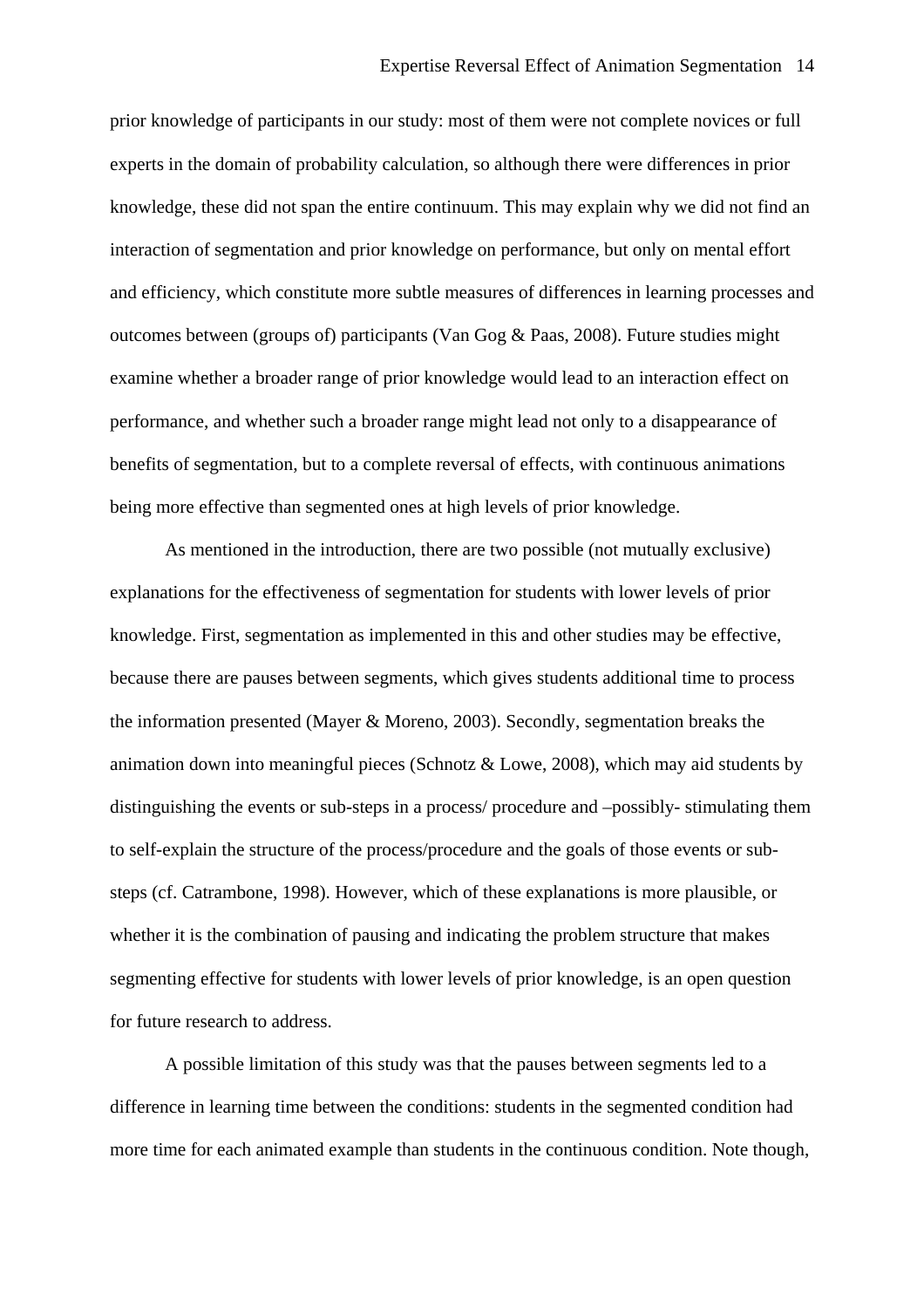that during these pauses no additional information was provided (only the last frame of the previous segment was visible), and that 2 seconds is probably too short for processes such as reflection. In addition, it is questionable whether increasing learning time without temporarily suspending incoming information at meaningful intervals would be effective. In other words, pausing at meaningful intervals provides a more specific explanation for the effectiveness of segmentation for learners with low prior knowledge than increasing learning time in general, because it only predicts positive effects of inserting time periods without incoming information at particular places and not of other ways to increase learning time. Nevertheless, differences in time-on-task between conditions should be controlled in future studies in order to rule out this alternative explanation.

 In addition, this study did not provide any clues as to what cognitive processes lead to the expertise reversal effect. Are advanced students hindered by the pauses? Or by the locations of the segments, which might interfere with the sub-steps indicated in their acquired problem solution schemas? Therefore, future studies should try to uncover the cognitive processes taking place during the studying of animations by students with lower and higher levels of prior knowledge. This can be done using verbal reports (Ericsson & Simon, 1993), but given that animations often contain spoken text, thinking aloud during animation study is not a viable option. Cued retrospective reporting, that is, having students report retrospectively what they thought during studying the animations supported by a replay of the animations combined with a record of their eye movements (Van Gog, Paas & Van Merriënboer, & Witte, 2005) seems to be a good alternative and has been used in several studies on learning from animations and videos (De Koning, Tabbers, Rikers, & Paas, 2010; Jarodzka, Scheiter, Gerjets, & Van Gog, 2010).

 Finally, an interesting question for future research is whether the expertise reversal effect of segmentation also applies to animations with different learning content. In this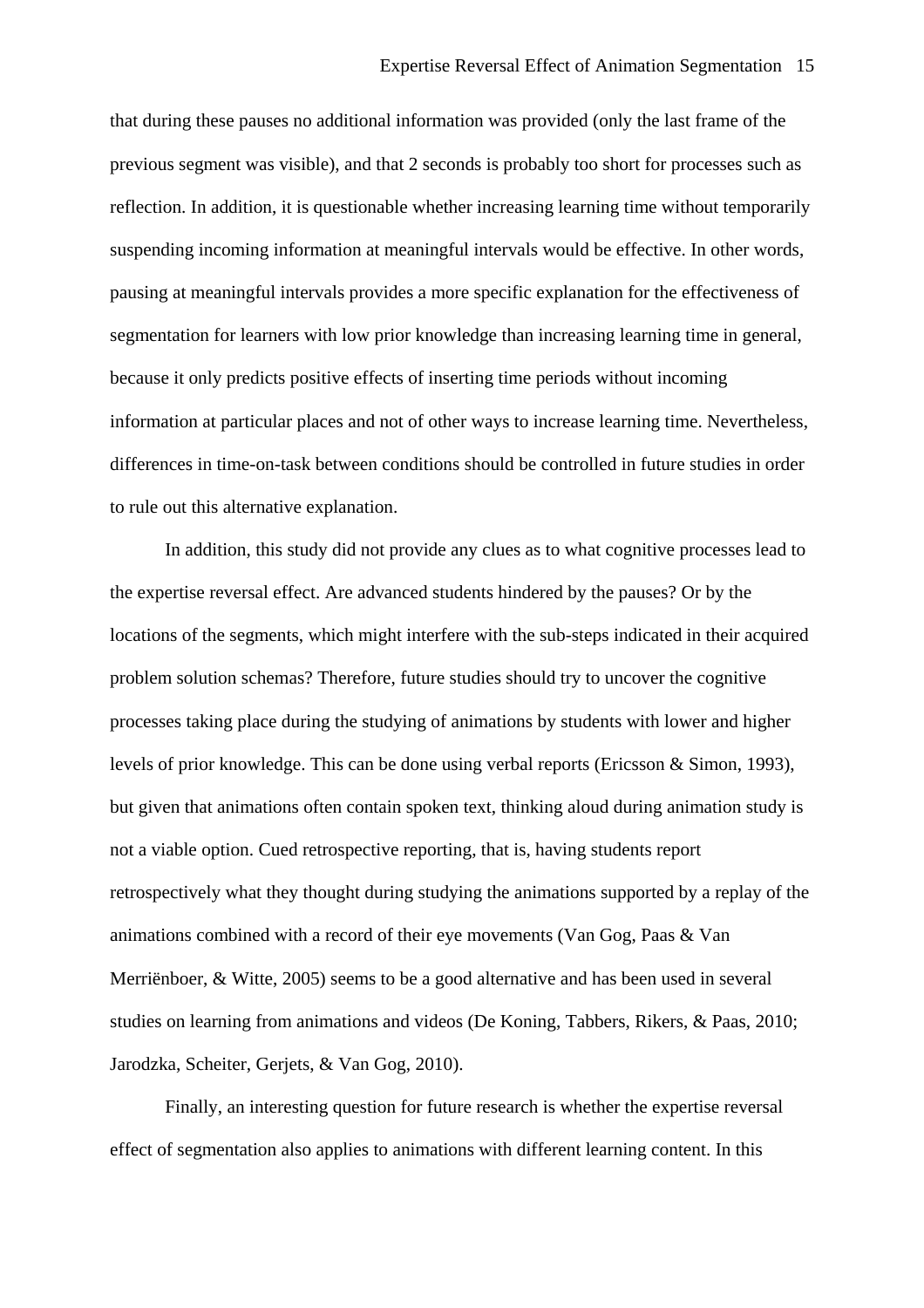experiment, students acquired problem solving knowledge from the animated examples. It is unclear whether the results can be generalised to animations from which students have to acquire declarative knowledge about natural processes or mechanical systems.

 In sum, this study provides some evidence that an expertise reversal effect of segmentation in animated worked-out examples occurs. Designers should, therefore, take prior knowledge of students into account when developing instructional animations, and implement measures such as segmentation to reduce the high cognitive load imposed by the transience of animations for students with lower levels of prior knowledge, but not for students with higher levels of prior knowledge.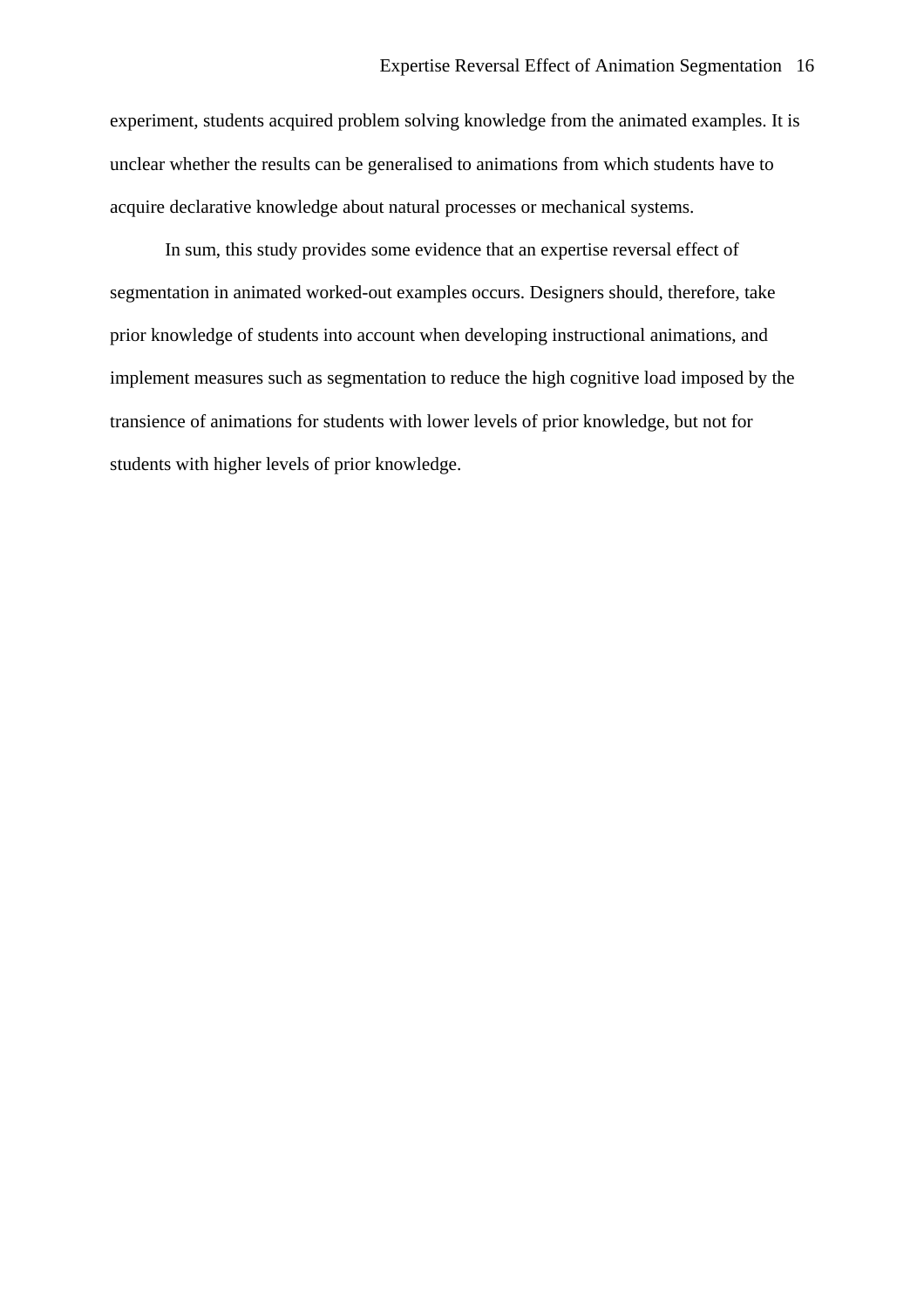#### References

- Aiken, L. S., & West, S. G. (1991). *Multiple regression: Testing and interpreting interactions.* Newbury Park, CA: Sage.
- Amadieu, F., Mariné, C., & Laimay, C. (this issue). The attention-guiding effect and cognitive load in the comprehension of animations. *Computers in Human Behavior, xx,* xxx-xxx.
- Ayres, P., & Paas, F. (2007). Can the cognitive load approach make instructional animations more effective? *Applied Cognitive Psychology, 6,* 811-820.
- Baddeley, A. (2003). Working memory: Looking back and looking forward. *Nature Reviews: Neuroscience, 4*, 828-839.
- Barrouillet, P., & Camos, V. (2007). The time-based resource-sharing model of working memory. In N. Osaka, R. H. Logie & D. E. Mark (Eds.), *The cognitive neuroscience of working memory* (pp. 57-80). Oxford: Oxford University Press.
- Catrambone, R. (1998). The subgoal learning model: Creating better examples so that students can solve novel problems. *Journal of Experimental Psychology: General, 127*, 335-376.
- Chandler, P. (2009). Dynamic visualizations and hypermedia: Beyond the 'Wow' factor. *Computers in Human Behavior, 25,* 389-392.
- De Koning, B. B., Tabbers, H. K., Rikers, R. M. J. P., & Paas, F. (2007). Attention cueing as a means to enhance learning from an animation. *Applied Cognitive Psychology, 21*, 731-746.
- De Koning, B. B., Tabbers, H. K., Rikers, R. M. J. P., & Paas, F. (2010). Attention guidance in learning from a complex animation: Seeing is understanding? *Learning and Instruction, 20*, 111-122.
- Ericsson, K. A., & Simon, H. A. (1993). *Protocol analysis: Verbal reports as data* (Rev. ed.). Cambridge, MA: MIT Press.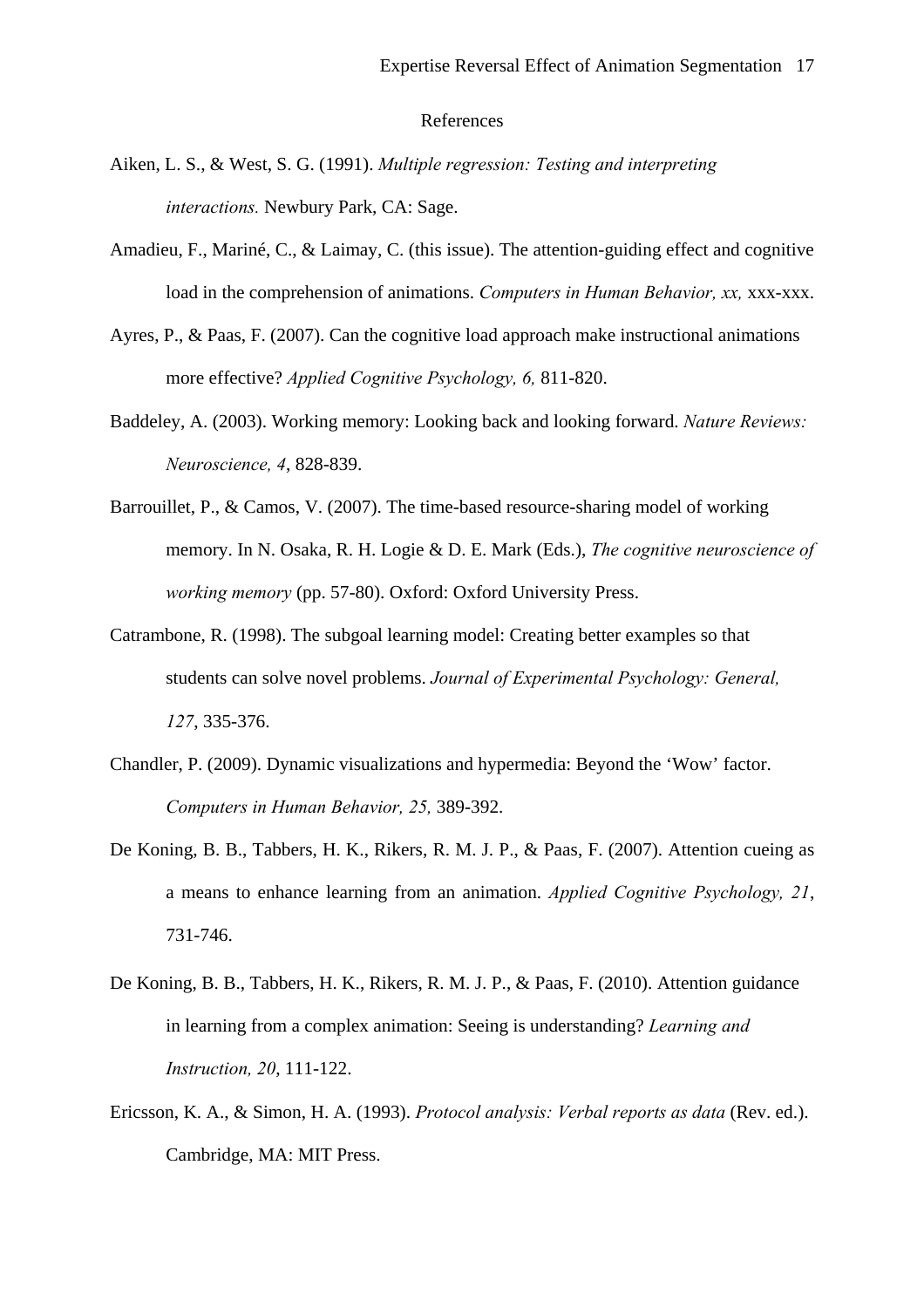- Hegarty, M., Kriz, S., & Cate, C. (2003). The roles of mental animation and external animation in understanding mechanical systems. *Cognition and Instruction, 21*, 325- 360.
- Höffler, T. N., & Leutner, D. (2007). Instructional animation versus static pictures: A metaanalysis. *Learning and Instruction, 17*, 722-738.
- Jarodzka, H., Scheiter, K., Gerjets, P., & Van Gog, T. (2010). In the eyes of the beholder: How experts and novices interpret dynamic stimuli. *Learning and Instruction, 20*, 146-154.
- Kalyuga, S. (2008). Relative effectiveness of animated and static diagrams: An effect of learner prior knowledge. *Computers in Human Behavior, 24*, 852-861.
- Kalyuga, S., Ayres, P., Chandler, P., & Sweller, J. (2003). The expertise reversal effect. *Educational Psychologist, 38*, 23-31.
- Macromedia. (2002). *Flash MX TM* [Computer software]. San Francisco, CA: Macromedia.
- Mayer, R. E., & Chandler, P. (2001). When learning is just a click away: Does simple user interaction foster deeper understanding of multimedia messages? *Journal of Educational Psychology, 93*, 390-397.
- Mayer, R. E., Hegarty, M., Mayer, S., & Campbell, J. (2005). When static media promotes active learning: Annotated illustrations versus narrated animations in multimedia instruction. *Journal of Experimental Psychology: Applied, 11*, 256-265.
- Mayer, R. E., Mathias, A., & Wetzell, K. (2002). Fostering understanding of multimedia messages through pre-training: Evidence for a two-stage theory of mental model construction. *Journal of Experimental Psychology: Applied, 8,* 147-154.
- Mayer, R. E., & Moreno, R. (2003). Nine ways to reduce cognitive load in multimedia learning. *Educational Psychologist, 38*, 43-52.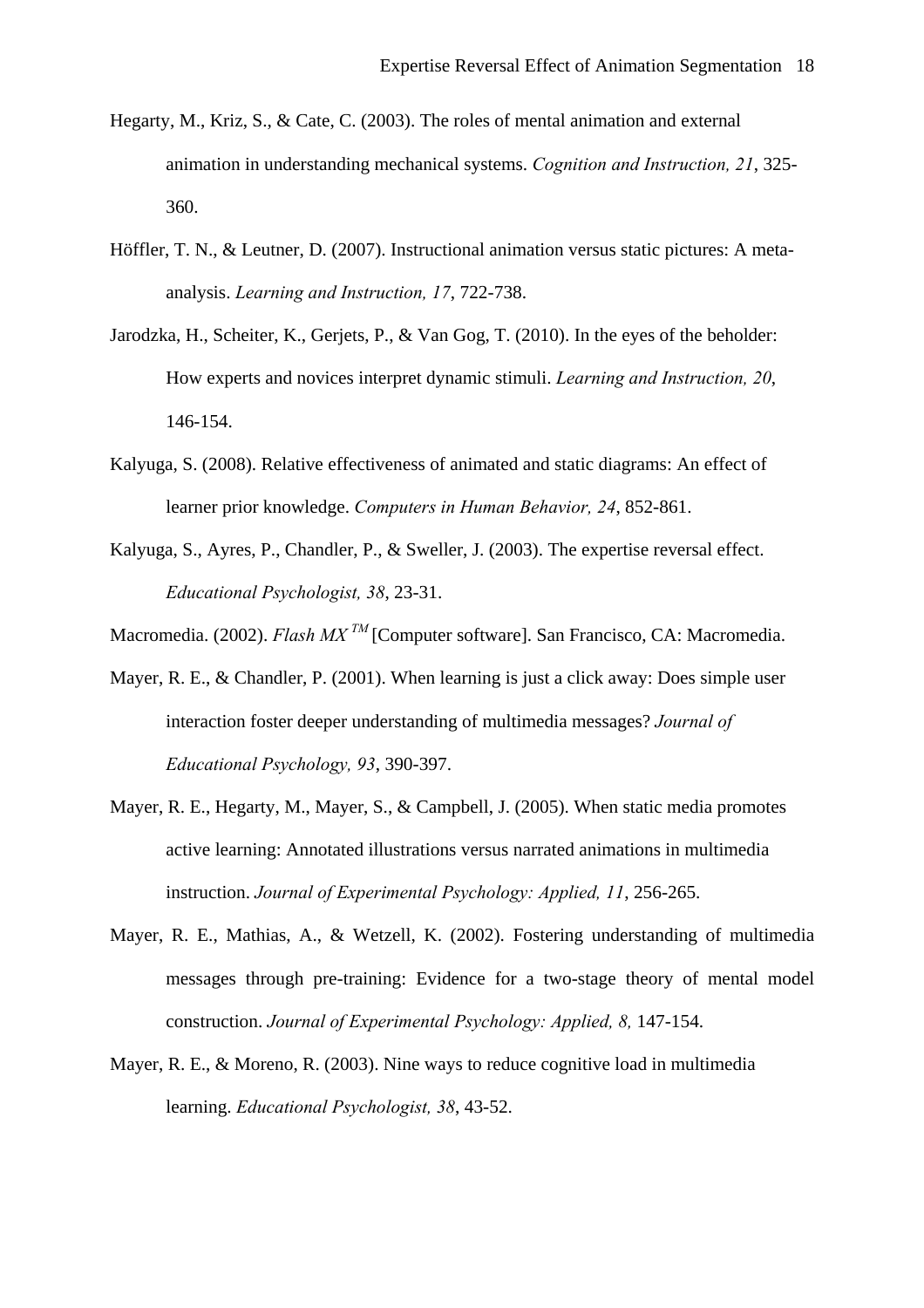- Paas, F. (1992). Training strategies for attaining transfer of problem-solving skill in statistics: A cognitive-load approach. *Journal of Educational Psychology, 84*, 429-434.
- Paas, F., & Van Merriënboer, J. J. G. (1993). The efficiency of instructional conditions: An approach to combine mental effort and performance measures. *Human Factors, 35,*  737-743.
- Schmidt-Weigand, F., & Scheiter, K. (this issue). The role of spatial descriptions in learning from multimedia. *Computers in Human Behavior, xx,* xxx-xxx.
- Schnotz, W. (2002). *Enabling, facilitating and inhibiting effects in learning from animated pictures*. Paper presented at the International Workshop on Dynamic Visualizations and Learning, Tübingen, Germany. Downloaded on 31 July 2008 from http://www.iwm-kmrc.de/workshops/visualization/schnotz.pdf
- Schnotz, W., & Lowe, R. (2008). A unified view of learning from animated and static graphics. In R. Lowe & W. Schnotz (Eds.), *Learning with animations: Research implications for design* (pp. 304-356). Cambridge, MA: Cambridge University Press.
- Sweller, J., Van Merriënboer, J. J. G., & Paas, F. (1998). Cognitive architecture and instructional design. *Educational Psychology Review, 10*, 251-296.
- Tversky, B., Heiser, J., Mackenzie, R., Lozano, S., & Morrison, J. (2008). Enriching animations. In R. Lowe & W. Schnotz (Eds.), *Learning with animations: Research implications for design* (pp. 263-285). Cambridge, MA: Cambridge University Press.
- Tversky, B., Morrison, J. B., & Betrancourt, M. (2002). Animation: Can it facilitate? *International Journal of Human-Computer Studies, 57*, 247-262.
- Van Gog, T. & Paas, F. (2008). Instructional efficiency: Revisiting the original construct in educational research. *Educational Psychologist, 43,* 16-26.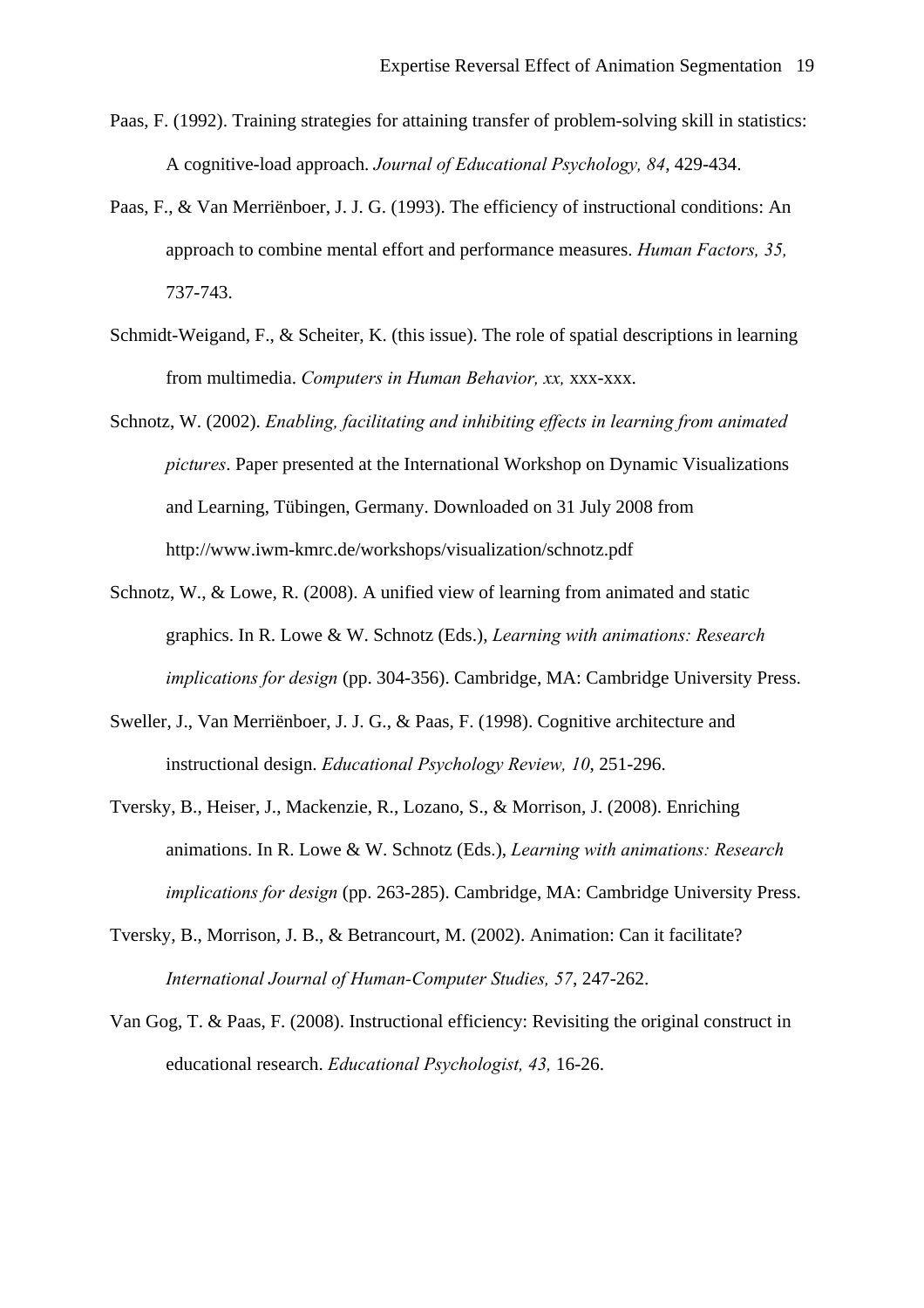- Van Gog, T., Paas, F., Marcus, N., Ayres, P., & Sweller, J. (2009). The mirror neuron system and observational learning: Implications for the effectiveness of dynamic visualizations. *Educational Psychology Review, 21,* 21-30.
- Van Gog, T. , Paas, F., Van Merriënboer, J. J. G., & Witte, P. (2005). Uncovering the problem-solving process: Cued retrospective reporting versus concurrent and retrospective reporting. *Journal of Experimental Psychology: Applied, 11,* 237-244.
- Van Merriënboer, J. J. G., & Sweller, J. (2005). Cognitive load theory and complex learning: Recent developments and future directions. *Educational Psychology Review, 17,* 147- 177.
- Wetzels, S. A. J., Kester, L., & Van Merriënboer, J. J. G. (this issue). Adapting prior knowledge activation: Mobilisation, perspective taking, and learners' prior knowledge. *Computers in Human Behavior, xx,* xxx-xxx.
- Wouters, P., Paas, F., & Van Merriënboer, J. J. G. (2009). Observational learning from animated models: Effects of modality and reflection on transfer. *Contemporary Educational Psychology, 34,* 1-8.
- Wouters, P., Paas, F., & Van Merriënboer, J. J. G. (2010). Observational learning from animated models: Effects of studying–practicing alternation and illusion of control on transfer. *Instructional Science, 38,* 89-104.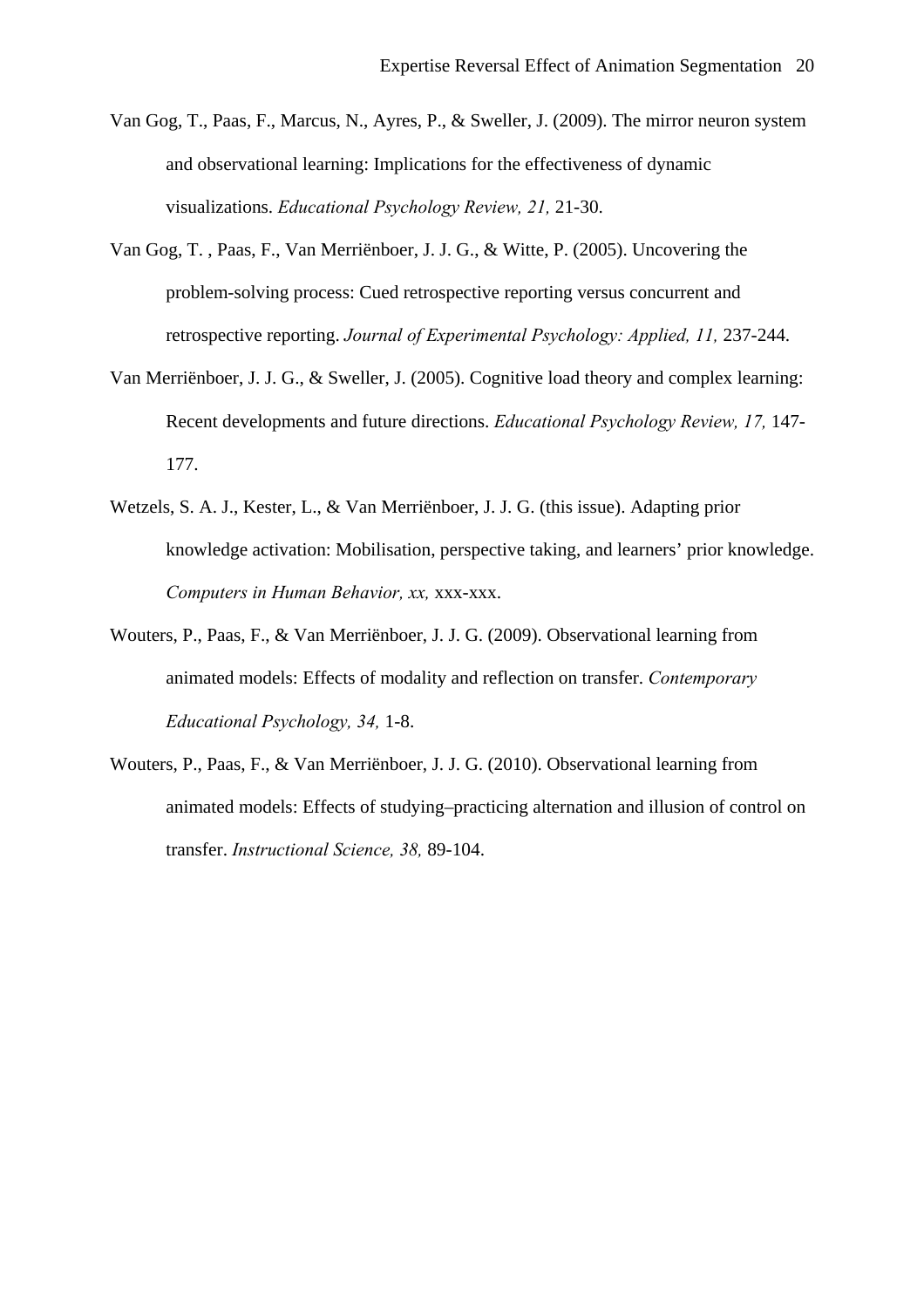## Author Note

This work was funded by the Netherlands Organization for Scientific Research

(NWO; project 400-07-017).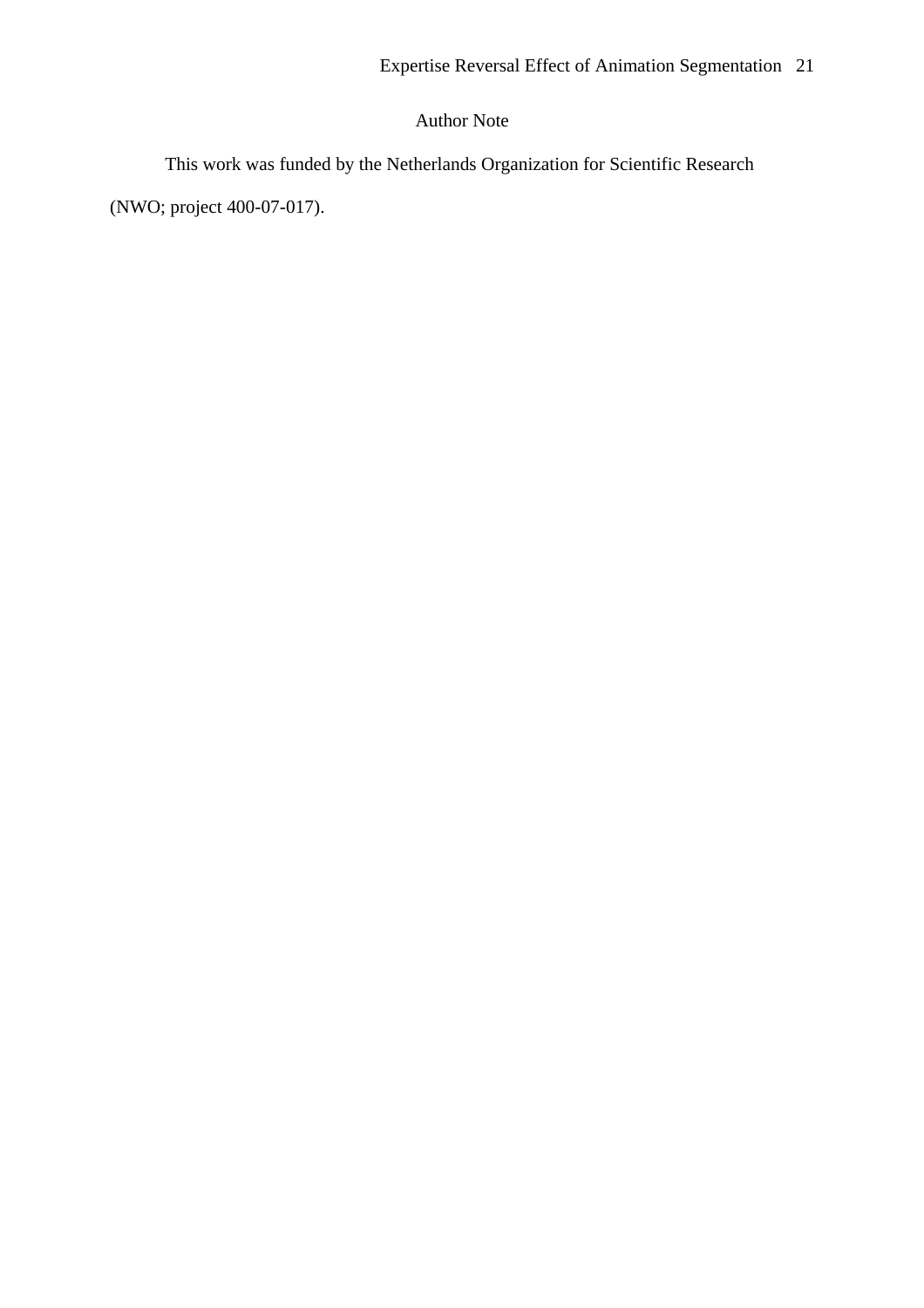## Table 1

|  | Descriptive Statistics for Prior Knowledge and the Outcome Variables for Both Conditions |  |  |  |
|--|------------------------------------------------------------------------------------------|--|--|--|
|  |                                                                                          |  |  |  |

|                        | Condition  |      |           |      |  |  |  |
|------------------------|------------|------|-----------|------|--|--|--|
|                        | Continuous |      | Segmented |      |  |  |  |
| Variable               | M          | SD   | M         | SD   |  |  |  |
| Prior knowledge (0-12) | 5.13       | 1.55 | 4.92      | 1.99 |  |  |  |
| Time on task (in sec)  | 641        | 278  | 586       | 275  |  |  |  |
| Instruction            |            |      |           |      |  |  |  |
| Mental effort (1-9)    | 2.53       | 1.56 | 2.35      | 1.11 |  |  |  |
| Near transfer test     |            |      |           |      |  |  |  |
| Performance (0-8)      | 2.24       | 1.85 | 2.86      | 1.92 |  |  |  |
| Efficiency             | $-0.16$    | 1.28 | 0.17      | 1.04 |  |  |  |
| Time on task (in sec)  | 464        | 225  | 476       | 213  |  |  |  |
| Far transfer test      |            |      |           |      |  |  |  |
| Performance (0-4)      | 0.37       | 0.71 | 0.46      | 0.61 |  |  |  |
| Efficiency             | $-0.10$    | 1.28 | 0.10      | 0.86 |  |  |  |
| Time on task (in sec)  | 310        | 200  | 329       | 174  |  |  |  |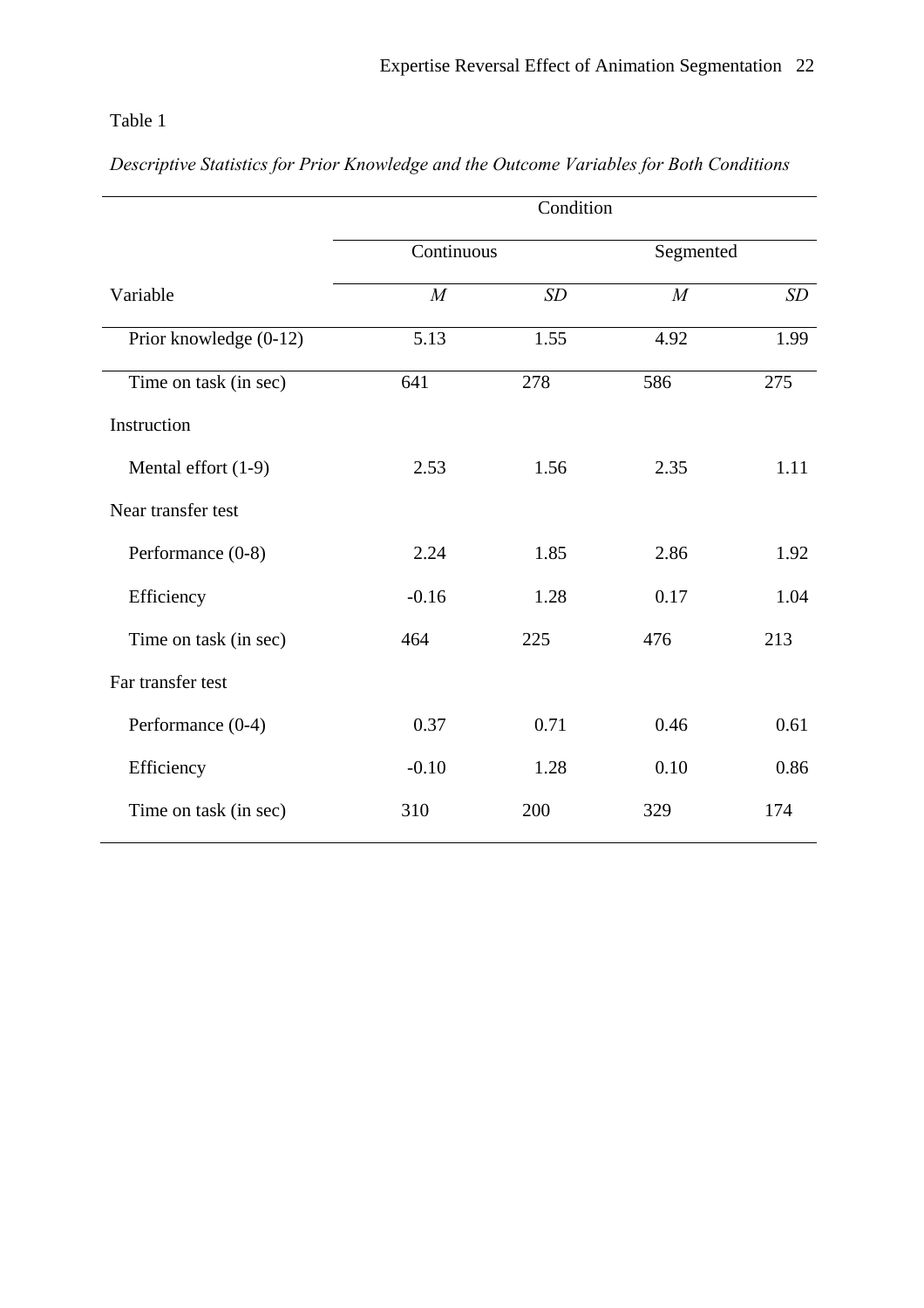### Figure Captions

*Figure 1.* Series of screen shots from one of the animated worked-out examples (text was spoken).

*Figure 2.* The interaction between prior knowledge (centered) and condition on mental effort during instruction.

*Figure 3.* The interaction between prior knowledge (centered) and condition on instructional efficiency for near (A) and far transfer (B).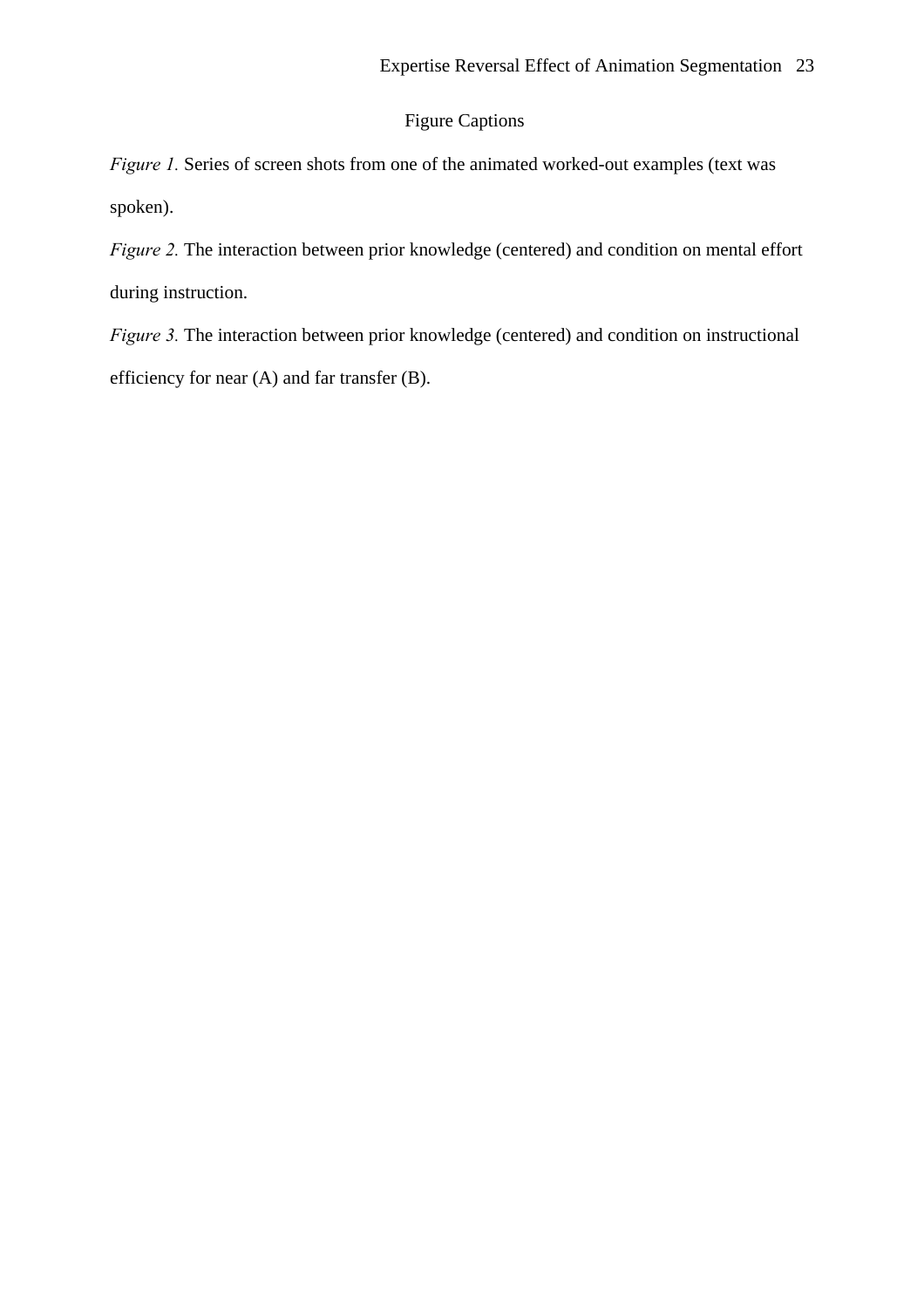## Expertise Reversal Effect of Animation Segmentation 24

Segment 1: Problem statement



Segment 2: Order not relevant



Segment 4: Method selection and<br>probability for the 1<sup>st</sup> individual event







Segment 3: Drawing without replacement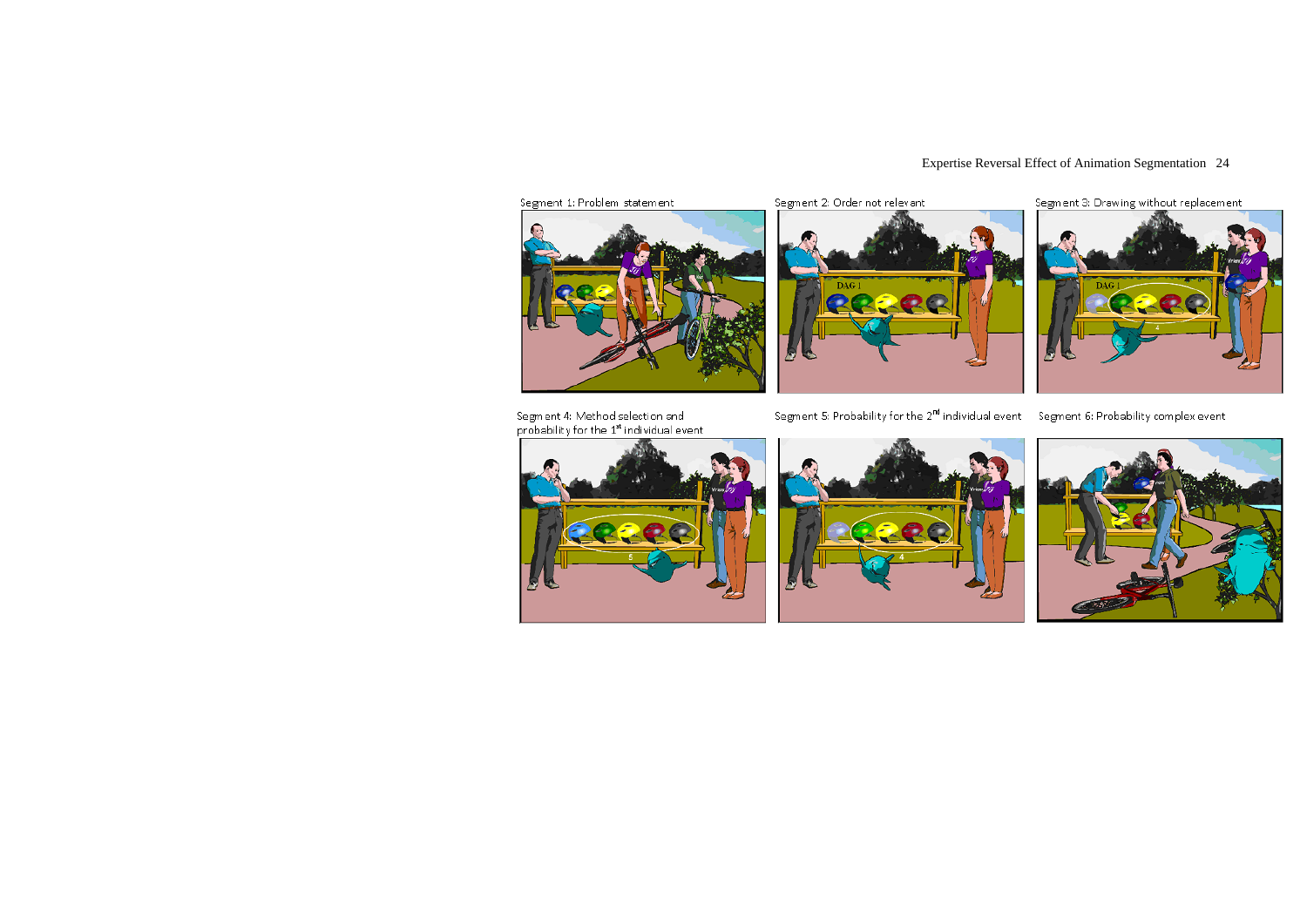

## Expertise Reversal Effect of Animation Segmentation 25